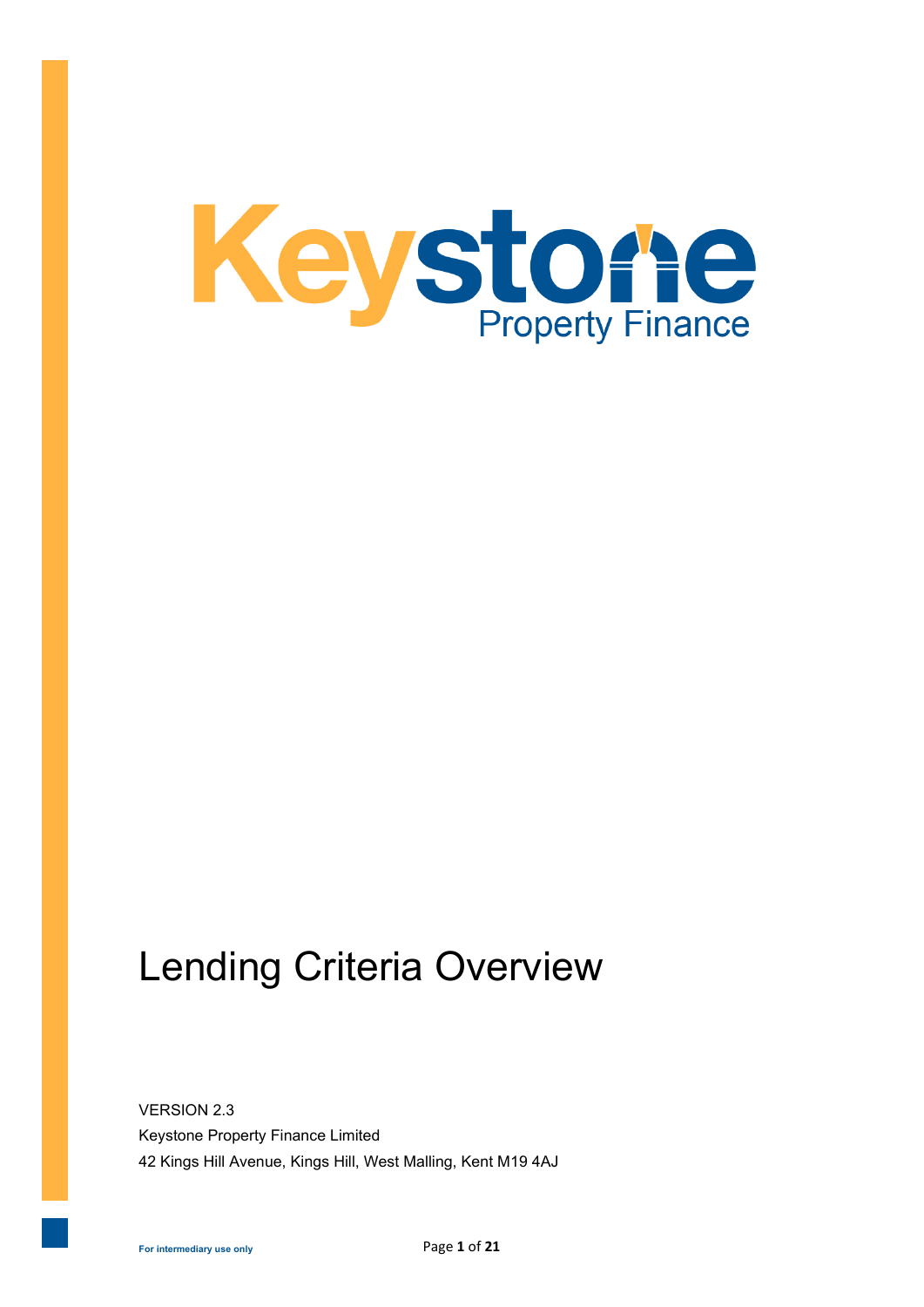# CONTENTS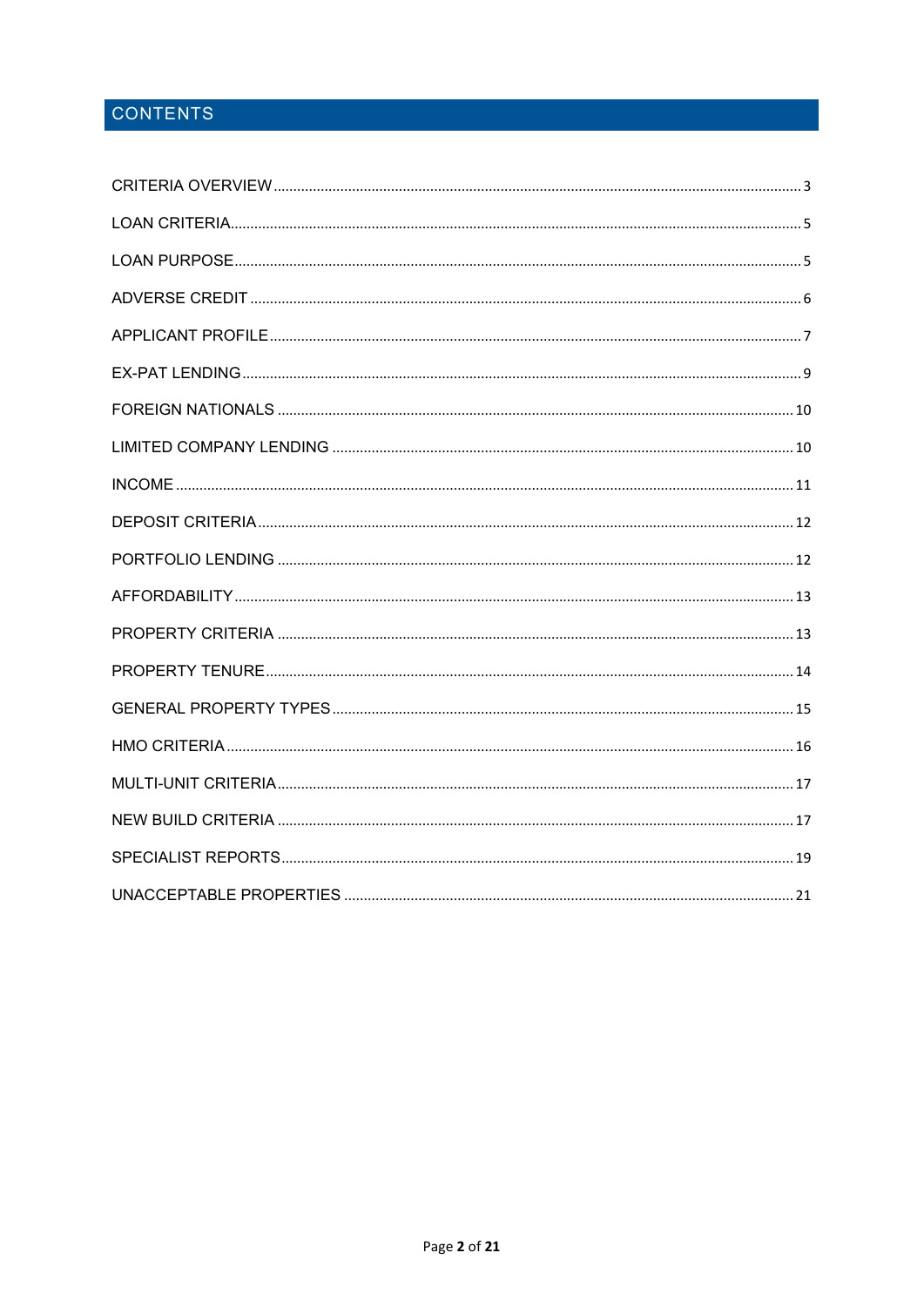### <span id="page-2-0"></span>CRITERIA OVERVIEW

| <b>CRITERIA OVERVIEW</b>       |                                                    | <b>FIRST-TIME LANDLORDS</b>          | <b>EXPERIENCED LANDLORDS</b>                     |                                  |
|--------------------------------|----------------------------------------------------|--------------------------------------|--------------------------------------------------|----------------------------------|
| <b>THE</b><br><b>APPLICANT</b> | Trading Ltd Cos, LLPs, SPVs.<br>Portfolio lending. |                                      | Yes                                              | Yes                              |
|                                |                                                    |                                      | Yes                                              | Yes                              |
|                                | Minimum income.                                    |                                      | Yes - £25k min income for the<br>main applicant. | No Minimum                       |
|                                | employment.                                        | Minimum period of employment / self- | None                                             | None                             |
|                                | Homeowner.                                         |                                      | Yes                                              | <b>No</b>                        |
|                                | Ex-pat applications.                               |                                      | <b>No</b>                                        | Yes                              |
| <b>THE</b><br><b>PROPERTY</b>  | HMOs.                                              | £50k - £750k<br>Up to 75% LTV        | No                                               | Yes                              |
|                                |                                                    | £750,001 - £1m<br>Up to 70% LTV      | No                                               | Yes                              |
|                                | Multi-unit<br>properties.                          | £50k - £500k<br>Up to 75% LTV        | Yes - Up to 4 flats in a block.                  | Yes - Up to 10 flats in a block. |
|                                |                                                    | £500k - £750k<br>Up to 75% LTV       | No                                               | Yes - Up to 10 flats in a block. |
|                                |                                                    | £750,001 - £1m<br>Up to 70% LTV      | No                                               | Yes - Up to 10 flats in a block. |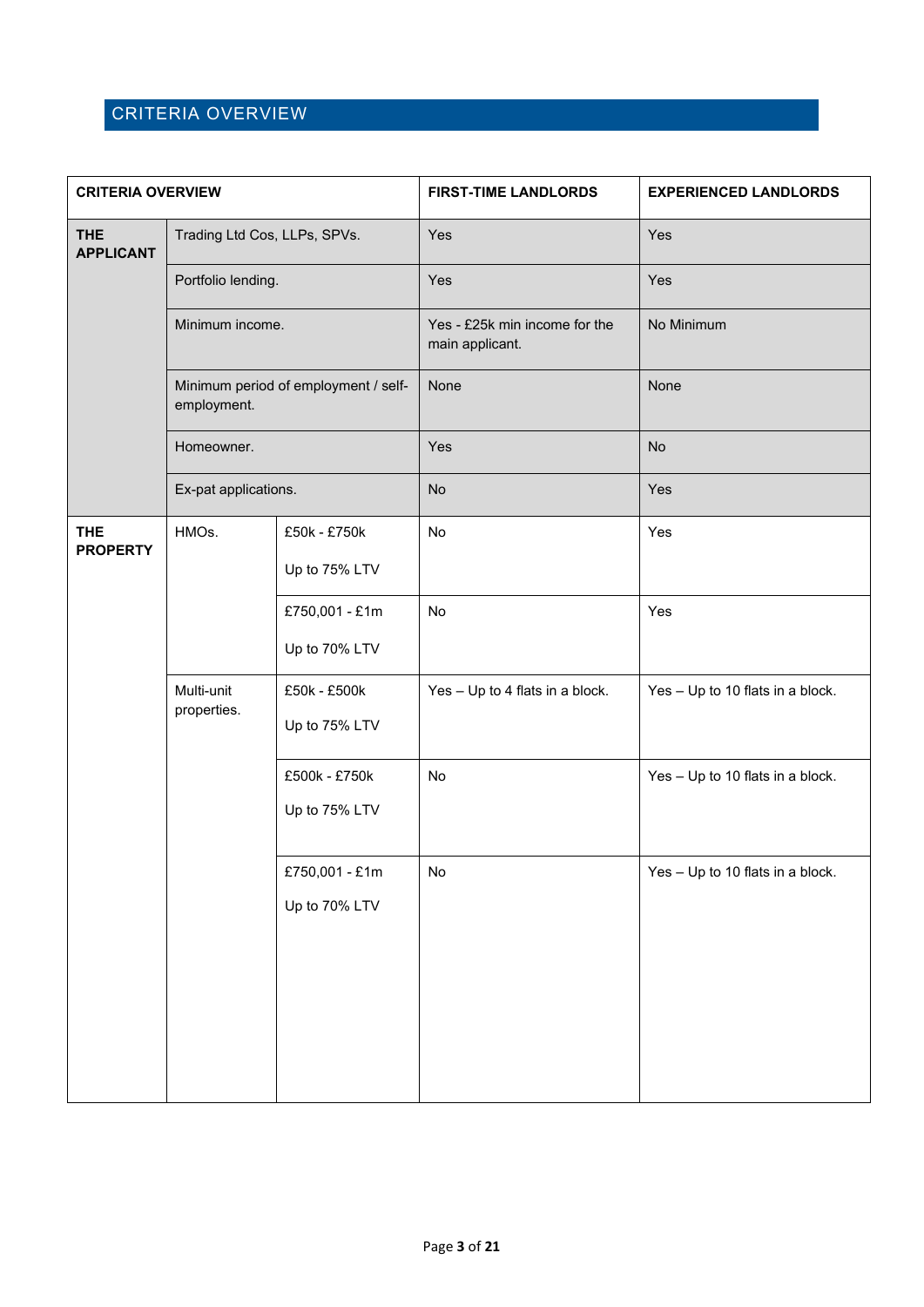|                 | Flats above<br>commercial<br>property.     | 65% LTV if flat<br>located less than 3<br>storeys above or<br>adjacent to the<br>commercial<br>premises.<br>Up to 75% LTV<br>if flat located 3<br>storeys or more<br>above or adjacent<br>to commercial<br>premises. | No.                                                                         | Yes - Maximum Ioan £1m<br>Yes - Maximum Ioan £750k<br>LTV 75%<br>Yes - Maximum Ioan >£750k -<br>£1m<br>LTV 70% |
|-----------------|--------------------------------------------|----------------------------------------------------------------------------------------------------------------------------------------------------------------------------------------------------------------------|-----------------------------------------------------------------------------|----------------------------------------------------------------------------------------------------------------|
|                 | New build<br>flats.                        | 75% LTV                                                                                                                                                                                                              | Please refer to your BDM/<br>Intermediary support team.                     | Please refer to your BDM/<br>Intermediary support team.                                                        |
|                 | New build<br>houses.                       | 75% LTV                                                                                                                                                                                                              |                                                                             |                                                                                                                |
|                 | Ex-<br>local/Housing<br><b>Assoc Flats</b> | 70% LTV deck<br>access<br>75% LTV No deck<br>access                                                                                                                                                                  | Yes<br>Must have a minimum of 50%<br>private ownership to be<br>acceptable. | Yes<br>Must have a minimum of 50%<br>private ownership to be<br>acceptable.                                    |
|                 | Ex-<br>local/Housing<br>Assoc Houses       | 75% LTV                                                                                                                                                                                                              |                                                                             |                                                                                                                |
| <b>THE LOAN</b> | Minimum Ioan.                              |                                                                                                                                                                                                                      | £50,000                                                                     | £50,000                                                                                                        |
|                 | Maximum Ioan.                              |                                                                                                                                                                                                                      | £500k to 75% LTV Multi-unit<br>property up to 4 flats.                      | £50,000 - £750,000 up to<br>75% LTV<br>£750,001 - £1m up to 70% LTV                                            |
|                 | Term.                                      |                                                                                                                                                                                                                      | Minimum: 5 years<br>Maximum: 30 years                                       |                                                                                                                |
|                 | Interest only.                             |                                                                                                                                                                                                                      | Yes - available at all LTVs.                                                | Yes - available at all LTVs.                                                                                   |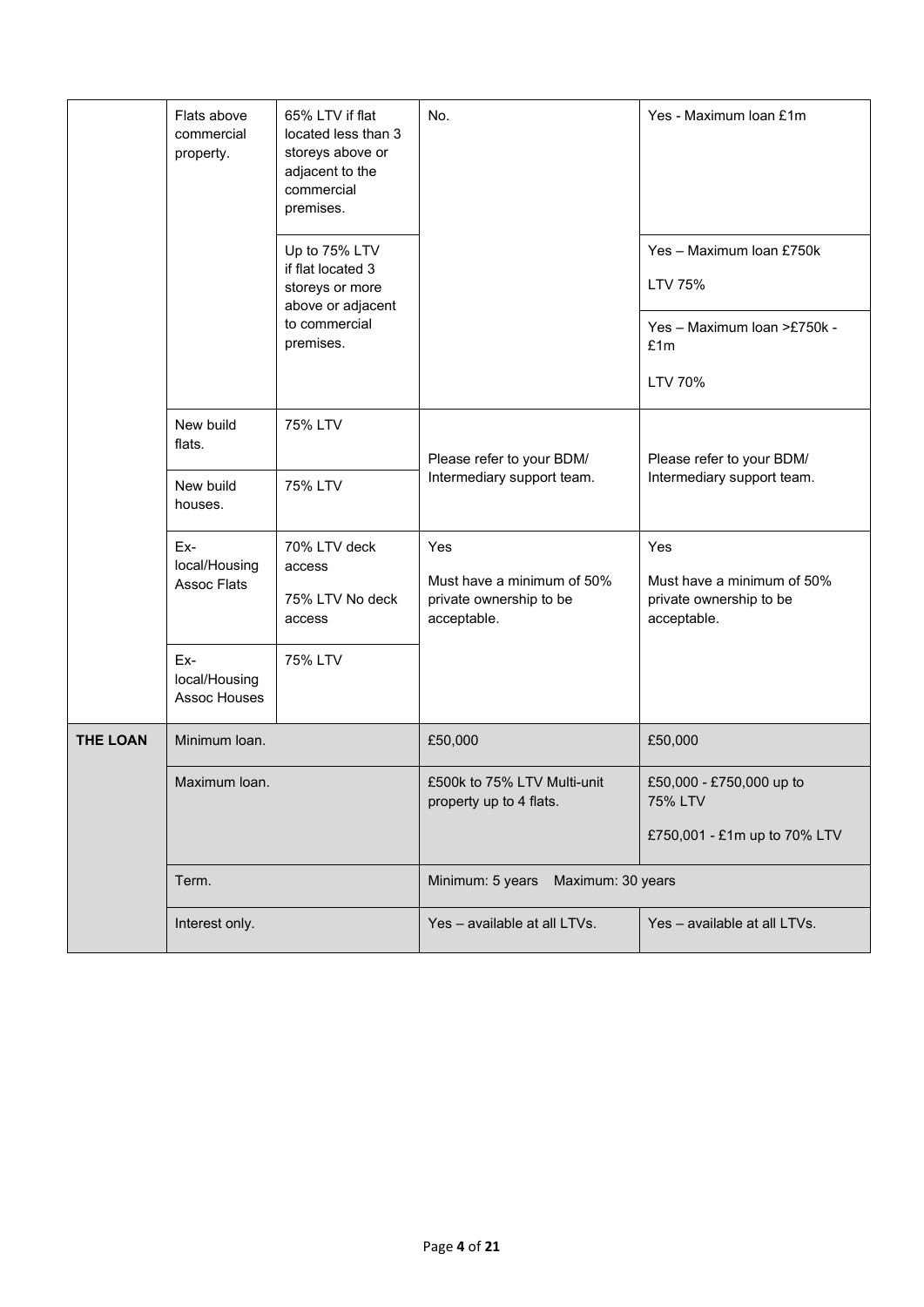### <span id="page-4-0"></span>LOAN CRITERIA

| <b>MAXIMUM LOAN &amp; LTV</b>                     | £50,000 - £750,000 up to 75% LTV           |
|---------------------------------------------------|--------------------------------------------|
|                                                   | £750,001 - £1m up to 70% LTV               |
|                                                   | Property restrictions apply to LTV limits. |
| <b>MAXIMUM NUMBER OF BTL</b><br>IN THE BACKGROUND | Unlimited                                  |
| <b>MAXIMUM LENDING WITH</b><br><b>KEYSTONE</b>    | £2M                                        |
| <b>MINIMUM TERM</b>                               | 5 Years                                    |
| <b>MAXIMUM TERM</b>                               | 30 Years                                   |

### <span id="page-4-1"></span>LOAN PURPOSE

| <b>PURCHASE</b>    | Acceptable - subject to unacceptable loan purposes below.                                                                                                                                                                                                          |
|--------------------|--------------------------------------------------------------------------------------------------------------------------------------------------------------------------------------------------------------------------------------------------------------------|
| <b>REMORTGAGES</b> | Remortgage of the original purchase within 6 months, is acceptable where:                                                                                                                                                                                          |
|                    | Bridging finance was used for the initial purchase.<br>٠                                                                                                                                                                                                           |
|                    | Cash was used for the original purchase and the borrower can<br>$\bullet$<br>demonstrate source of funds and wealth in the original purchase.                                                                                                                      |
|                    | Remortgage within 6 months of the purchase and post refurbishment of a<br>property will be considered up to a maximum of 100% of the purchase price<br>and refurbishment costs of the project provided that the LTV remains within<br>the normal product maximums. |
|                    | Breakdown of the works undertaken must be provided to the valuer on<br>instruction for consideration.                                                                                                                                                              |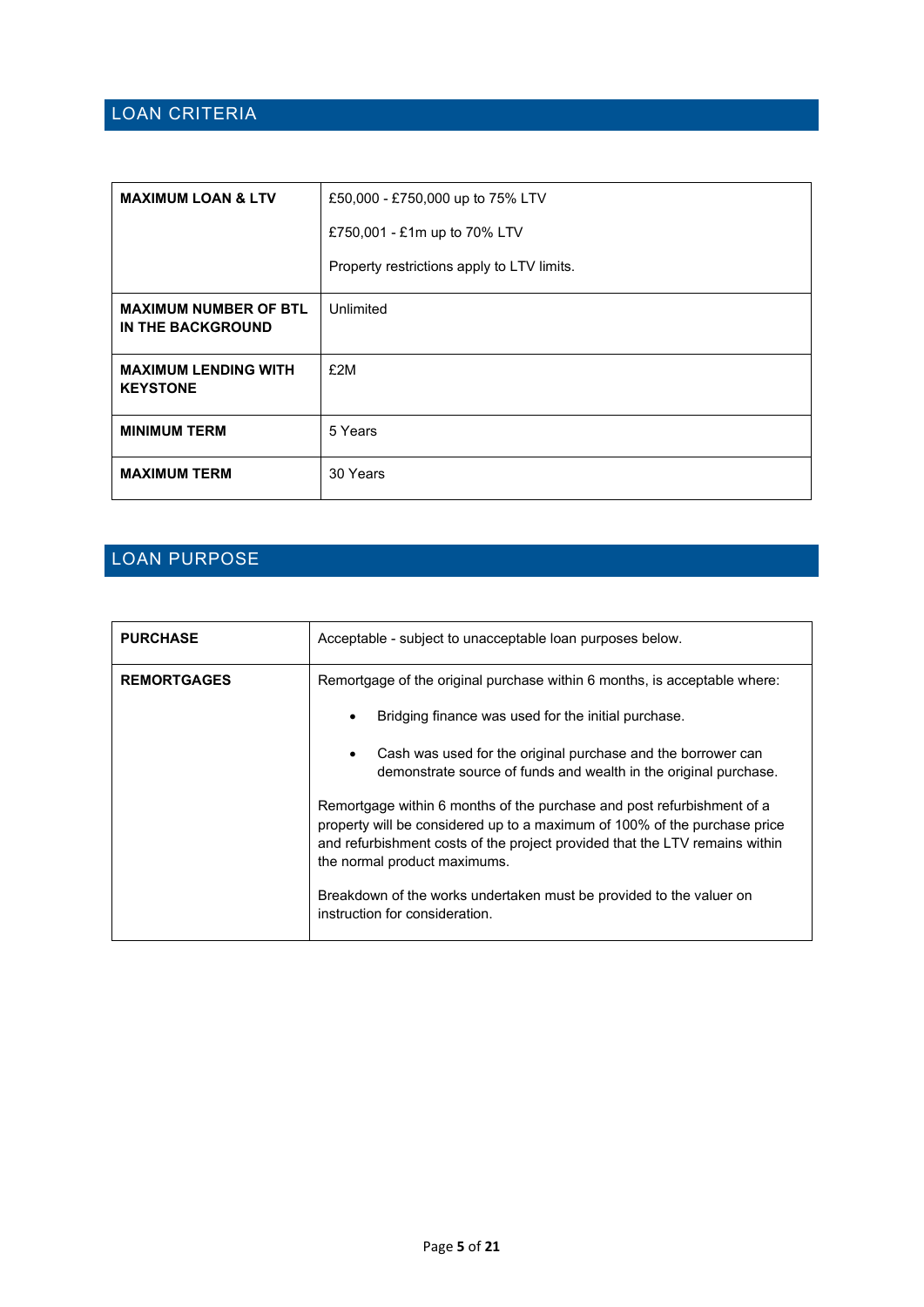| <b>UNACCEPTABLE LOAN</b><br><b>PURPOSES</b> | Back-to-back sales within 6 months of the original purchase<br>$\bullet$                                                                                              |  |  |
|---------------------------------------------|-----------------------------------------------------------------------------------------------------------------------------------------------------------------------|--|--|
|                                             | Sale and lease back.                                                                                                                                                  |  |  |
|                                             | Purchase via a property club.                                                                                                                                         |  |  |
|                                             | Mortgages deemed to be Consumer Buy to Let.                                                                                                                           |  |  |
|                                             | Properties to be used as a developer's "Show Home" may be<br>considered, subject to the strength of the developer and an<br>appropriate Corporate Let being in place. |  |  |
| <b>MONTHLY REPAYMENTS</b>                   | By direct debit from a UK bank account.                                                                                                                               |  |  |
|                                             |                                                                                                                                                                       |  |  |
| <b>OFFER VALIDITY</b>                       | Up to 3 months.                                                                                                                                                       |  |  |
|                                             |                                                                                                                                                                       |  |  |
| <b>VALUATION VALIDITY</b>                   | 6 Months from the date of inspection.                                                                                                                                 |  |  |
|                                             |                                                                                                                                                                       |  |  |

# <span id="page-5-0"></span>ADVERSE CREDIT

| <b>Active Credit Records</b>                                  | At least one borrower must have an active credit history.                                                                                                                                                                                                                                                        |
|---------------------------------------------------------------|------------------------------------------------------------------------------------------------------------------------------------------------------------------------------------------------------------------------------------------------------------------------------------------------------------------|
| <b>CCJs</b>                                                   | No CCJ registered within the last 6 years.<br>All CCJs must be satisfied to be considered.                                                                                                                                                                                                                       |
| <b>Defaults</b>                                               | No default registered within the last 24 months.<br>All defaults must be satisfied to be considered.                                                                                                                                                                                                             |
| Individual Bankruptcy, IVAs or<br><b>Administration Order</b> | Applications are acceptable if the item was registered 6 or more years ago<br>and discharged at least 3 years ago subject to 60% LTV. Applicants with a<br>financial associate that has been declared bankrupt or subject to a IVA or<br>administration order are acceptable.                                    |
| <b>Company CVA or</b><br><b>Administration Order</b>          | There should be no history of directorships of liquidated/wound up<br>companies or receiverships/CVA's within the last 6 years, unless a<br>satisfactory explanation can be provided. Applicants with a financial<br>associate that has been subject to either an CVA or administration order<br>are acceptable. |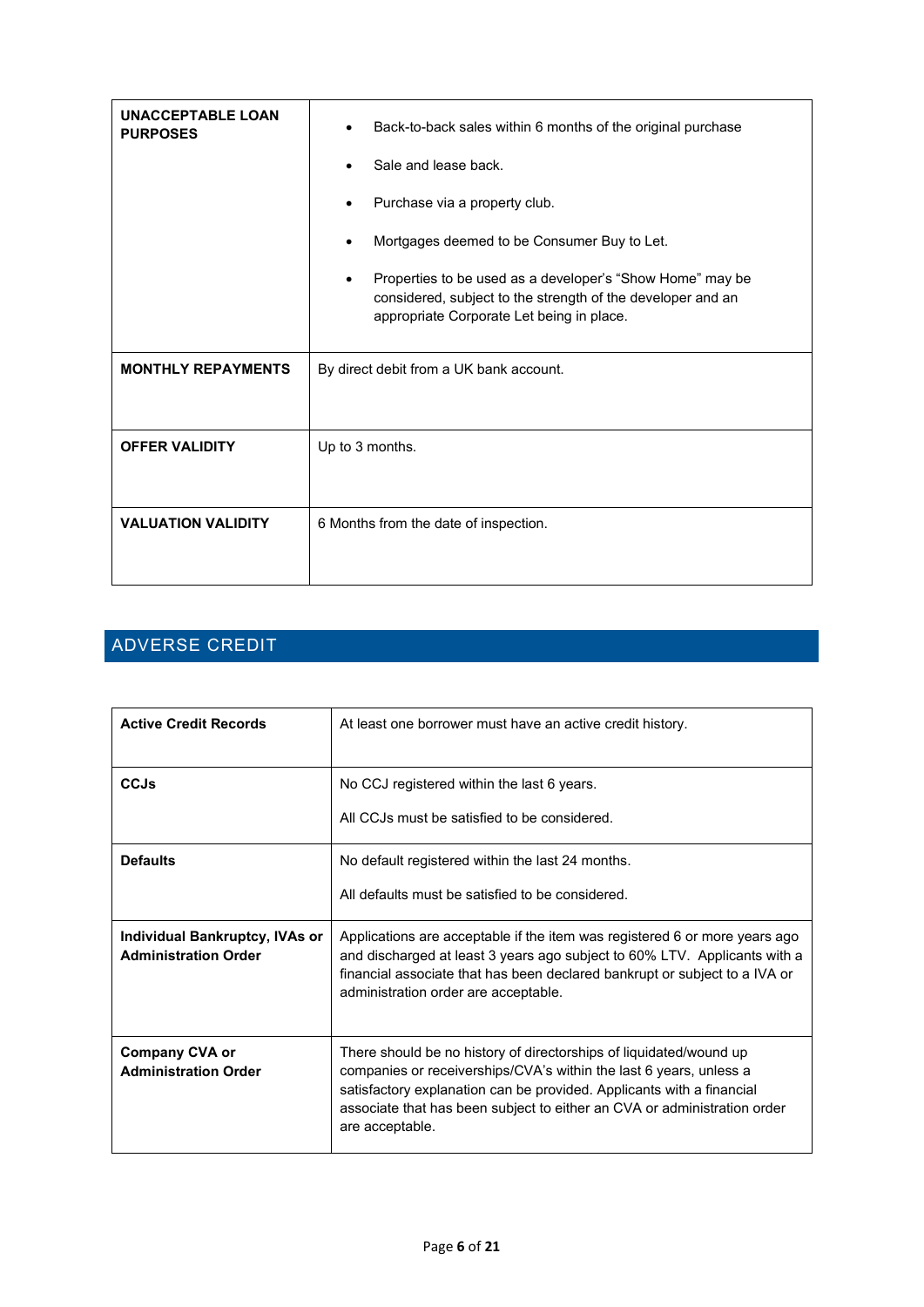| <b>Mortgage Arrears</b>                                                                           | 0 arrears in the last 24 months.                                                                                             |
|---------------------------------------------------------------------------------------------------|------------------------------------------------------------------------------------------------------------------------------|
| <b>Secured Loan Arrears</b>                                                                       | Maximum of 2 arrears in the last 24 months with none in the last 12.                                                         |
| <b>Credit Card Arrears</b>                                                                        | Maximum of 2 in the last 24 months with only 1 in the last 12.                                                               |
| <b>Unsecured Loan Arrears</b>                                                                     | Maximum of 2 in the last 24 months with only 1 in the last 12.                                                               |
| <b>Other Unsecured Arrears (Mail</b><br>Order, Mobile Phone, Utility)                             | Maximum of 4 in the last 24 months across accounts.                                                                          |
| <b>Repossession and Voluntary</b><br><b>Surrender</b>                                             | No repossession or Voluntary Surrender registered against any borrower.                                                      |
| Payday Loans                                                                                      | Applicants who have entered a pay day loan in the last 24 months or are<br>still repaying a pay day loan are not acceptable. |
| <b>Debt Management Plan</b><br>(Including partial settlements)<br>and transfer to Debt Collector) | Applicants who have entered, or are still repaying, a debt management<br>plan in the last 24 months are not acceptable.      |

# <span id="page-6-0"></span>APPLICANT PROFILE

| <b>MINIMUM AGE</b>                    | Minimum age of the first applicant is 21 years old.                                                           |  |
|---------------------------------------|---------------------------------------------------------------------------------------------------------------|--|
|                                       | Additional applicants must be at least 18 years old.                                                          |  |
|                                       |                                                                                                               |  |
| <b>MAXIMUM AGE</b>                    | Individuals - the mortgage term must expire before the youngest applicant<br>becomes 86 years old.            |  |
|                                       | Limited Companies - No maximum age.                                                                           |  |
| <b>NUMBER OF</b><br><b>APPLICANTS</b> | Individual applications $-4$ .                                                                                |  |
|                                       | Limited company applications - up to 4 directors.                                                             |  |
| <b>GUARANTORS</b>                     | Individuals - Guarantors are not considered                                                                   |  |
|                                       | Limited Company - All directors will be required to sign a personal guarantee for<br>100% of the loan amount. |  |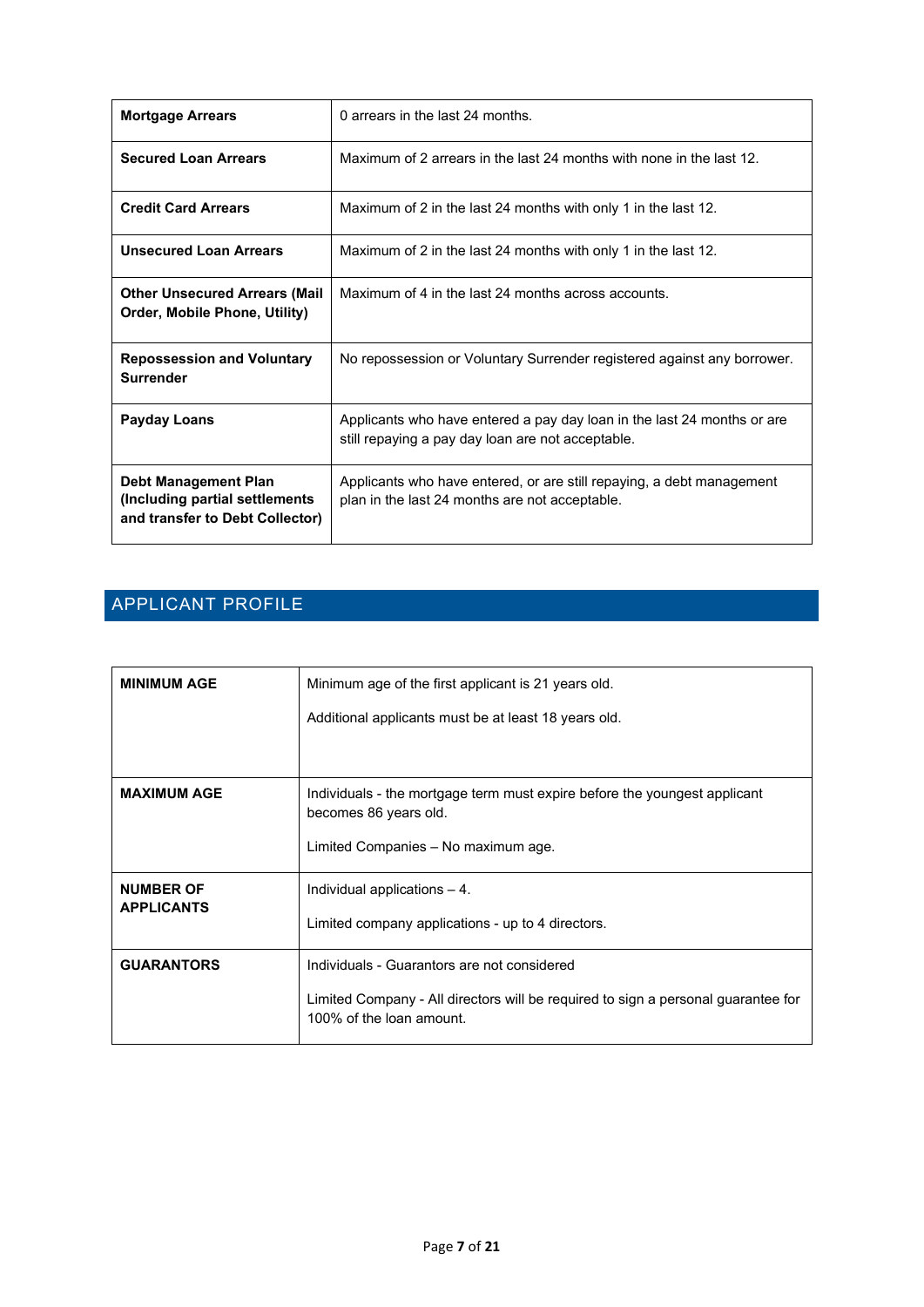| <b>FIRST-TIME LANDLORDS</b> | Applicants who have not owned and let a buy-to-let property in the last 6<br>months will be considered a first-time landlord (FTL) Max LTV 75%                                                                                                          |  |  |
|-----------------------------|---------------------------------------------------------------------------------------------------------------------------------------------------------------------------------------------------------------------------------------------------------|--|--|
|                             | Minimum income £25,000 for at least one applicant.<br>$\bullet$<br>Minimum age of 21 years old (all applicants)<br>$\bullet$<br>At least one applicant must own their current home, with 6 months<br>$\bullet$<br>satisfactory conduct where mortgaged. |  |  |
|                             | <b>Acceptable properties:</b>                                                                                                                                                                                                                           |  |  |
|                             | Standard flats or houses<br>Multi-unit property (MUP) with up to 4 self-contained flats are<br>$\bullet$<br>acceptable, subject to rental income below:                                                                                                 |  |  |
|                             | 170% income cover for individuals at either pay rate for 5-year fixed rate<br>products or the current notional rate 5.5% for products fixed for less than 5<br>years, whichever is greater.                                                             |  |  |
|                             | 150% income cover for limited companies at either pay rate for 5 year fixed rate<br>products or the current notional Rate 5.5% for products fixed for less than 5<br>years, whichever is greater.                                                       |  |  |
|                             | <b>Property exclusions:</b>                                                                                                                                                                                                                             |  |  |
|                             | A House in Multiple Occupation ("HMO")<br>MUP's with more than four flats within.<br>Flats above commercial property                                                                                                                                    |  |  |
| <b>FIRST-TIME BUYERS</b>    | Not accepted.                                                                                                                                                                                                                                           |  |  |
| <b>RESIDENTIAL STATUS</b>   | 3 years residential history in the UK.                                                                                                                                                                                                                  |  |  |
| <b>DIPLOMATIC IMMUNITY</b>  | Not acceptable.                                                                                                                                                                                                                                         |  |  |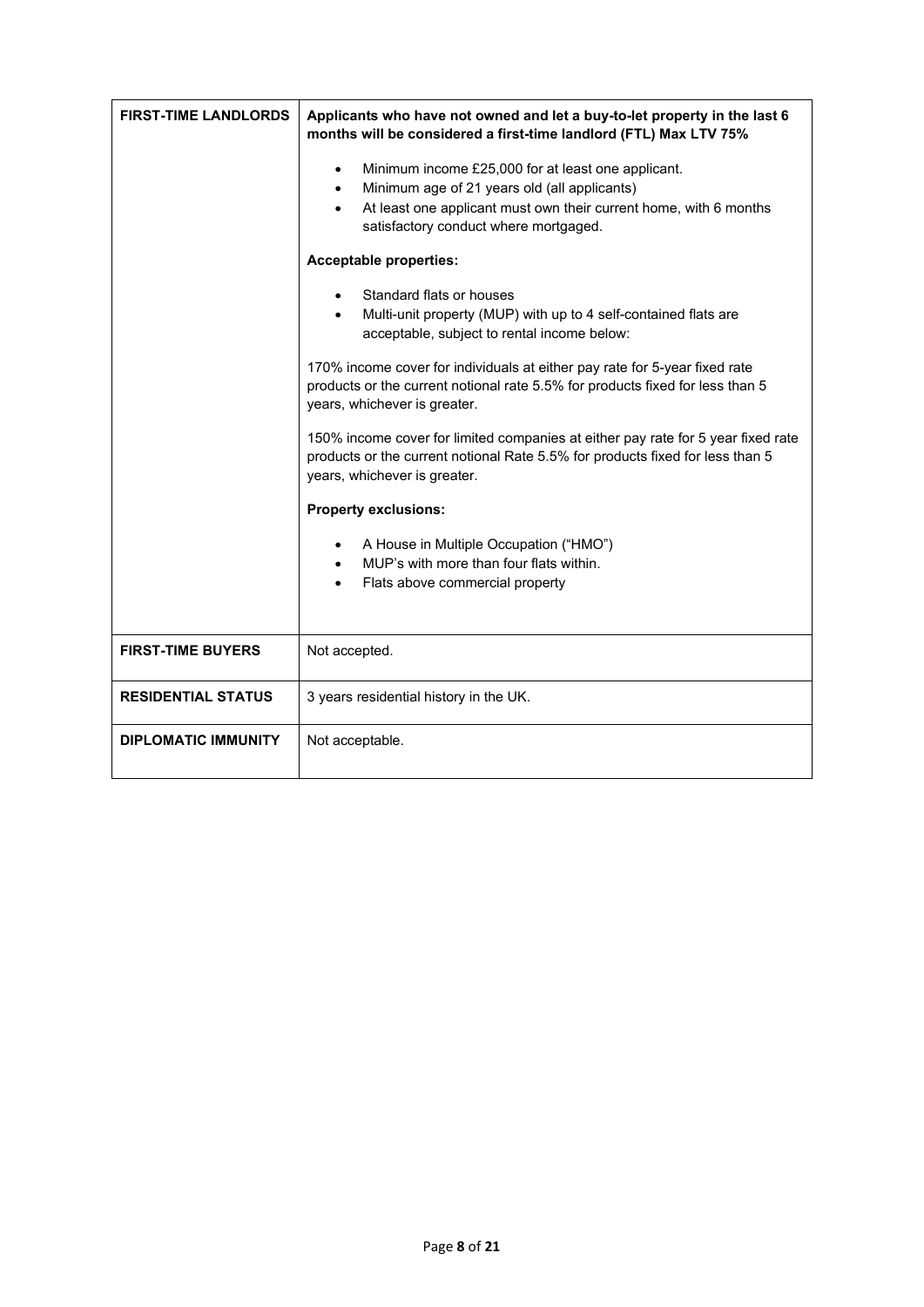#### <span id="page-8-0"></span>EX-PAT LENDING

| <b>DEFINITION</b>                            | Expatriate applicants, British Citizens who are now working abroad, can be<br>considered either for an individual(s) or via an SPV Limited Company.                                                                                                                                                                                                                                                                                               |  |  |
|----------------------------------------------|---------------------------------------------------------------------------------------------------------------------------------------------------------------------------------------------------------------------------------------------------------------------------------------------------------------------------------------------------------------------------------------------------------------------------------------------------|--|--|
| <b>MAXIMUM LTV</b>                           | 75%                                                                                                                                                                                                                                                                                                                                                                                                                                               |  |  |
|                                              | Subject to property LTV maximums.                                                                                                                                                                                                                                                                                                                                                                                                                 |  |  |
| <b>ACCEPTABLE</b><br><b>COUNTRIES</b>        | Members of the European Economic Area: Austria, Belgium, Croatia,<br>Cyprus, Czech Republic, Denmark, Estonia, Finland, France, Germany, Greece,<br>Hungary, Iceland, Ireland, Italy, Latvia, Lichtenstein, Lithuania, Luxembourg,<br>Malta, Netherlands, Norway, Poland, Portugal, Romania, Slovakia, Slovenia,<br>Spain, Sweden and Switzerland.<br>Any country within the FATF (Financial Action Task Force). Please refer<br>other countries. |  |  |
|                                              |                                                                                                                                                                                                                                                                                                                                                                                                                                                   |  |  |
| <b>KEY REQUIREMENTS</b>                      | Must have an active credit footprint in the UK.                                                                                                                                                                                                                                                                                                                                                                                                   |  |  |
|                                              | Must have paid UK tax or declared income for UK tax purposes.<br>$\bullet$                                                                                                                                                                                                                                                                                                                                                                        |  |  |
|                                              | Must have at least one BTL property in the UK.<br>$\bullet$                                                                                                                                                                                                                                                                                                                                                                                       |  |  |
|                                              | Must be employed by multi-national employer or acceptable Sovereign<br>entities.                                                                                                                                                                                                                                                                                                                                                                  |  |  |
|                                              | Must have confirmation in writing from the employers of the applicant's<br>residential address in the foreign country and period of residency.                                                                                                                                                                                                                                                                                                    |  |  |
|                                              | Must have a UK bank account.                                                                                                                                                                                                                                                                                                                                                                                                                      |  |  |
|                                              | Must have a UK correspondence address.<br>$\bullet$                                                                                                                                                                                                                                                                                                                                                                                               |  |  |
|                                              | Where applicable, must provide the latest two years SA100 (Full Tax<br>$\bullet$<br>Returns) and Tax Calculations.                                                                                                                                                                                                                                                                                                                                |  |  |
| <b>UNACCEPTABLE</b><br><b>PROPERTY TYPES</b> | New build properties<br>$\bullet$                                                                                                                                                                                                                                                                                                                                                                                                                 |  |  |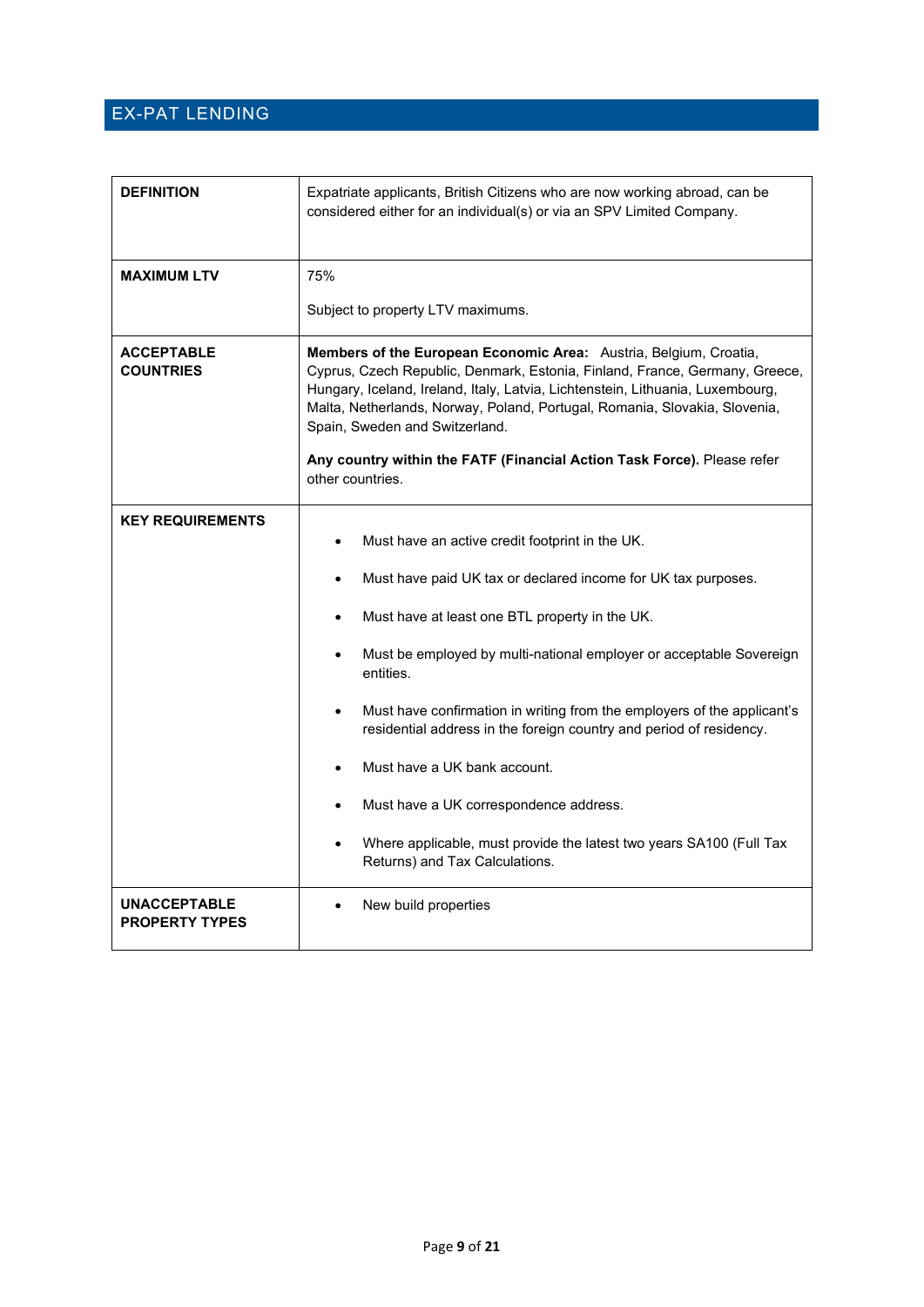<span id="page-9-0"></span>

| <b>FOREIGN</b><br><b>NATIONALS</b> | <b>EEA Foreign Nationals are acceptable.</b>                                                                                                                                                                                                                                                             |  |  |
|------------------------------------|----------------------------------------------------------------------------------------------------------------------------------------------------------------------------------------------------------------------------------------------------------------------------------------------------------|--|--|
|                                    | The following countries are in the European Economic Area or their nationals have<br>the same rights to live and work in the UK:                                                                                                                                                                         |  |  |
|                                    | Austria, Belgium, Croatia, Cyprus, Czech Republic, Denmark, Estonia, Finland,<br>France, Germany, Greece, Hungary, Iceland, Ireland, Italy, Latvia, Lichtenstein,<br>Lithuania, Luxembourg, Malta, Netherlands, Norway, Poland, Portugal, Romania,<br>Slovakia, Slovenia, Spain, Sweden and Switzerland. |  |  |
|                                    | Non-EEA Foreign Nationals can be considered subject to:                                                                                                                                                                                                                                                  |  |  |
|                                    | Indefinite leave to remain must be evidenced by a stamp in a current valid<br>$\bullet$<br>passport or written confirmation from the Home Office.                                                                                                                                                        |  |  |
|                                    | If the applicant does not have indefinite leave to remain, please refer to our<br>$\bullet$<br>Intermediary Support Team or your local BDM.                                                                                                                                                              |  |  |
|                                    |                                                                                                                                                                                                                                                                                                          |  |  |

## <span id="page-9-1"></span>LIMITED COMPANY LENDING

| <b>APPLICANT</b><br><b>PROFILE</b>                      | Personal Guarantees will be required from the Directors for 100% of the loan amount.                                                                                                                                                                                                                                                                                                                                                                                                               |
|---------------------------------------------------------|----------------------------------------------------------------------------------------------------------------------------------------------------------------------------------------------------------------------------------------------------------------------------------------------------------------------------------------------------------------------------------------------------------------------------------------------------------------------------------------------------|
| <b>SPV LIMITED</b><br><b>COMPANIES</b>                  | Special Purpose Vehicle (SPV) companies, set up for the purpose of letting property,<br>can be considered. These companies should have a Standard Industry Classification<br>(SIC) code 68100, 68209 or 68320.                                                                                                                                                                                                                                                                                     |
| <b>TRADING LIMITED</b><br><b>COMPANIES</b>              | Trading companies with a minimum 2 years trading history can be considered,<br>providing the company can demonstrate positive trading figures via 2 full year trading<br>accounts.                                                                                                                                                                                                                                                                                                                 |
| <b>LLPs</b>                                             | Acceptable - Please refer to your BDM/Intermediary Support Team                                                                                                                                                                                                                                                                                                                                                                                                                                    |
| <b>JURISDICTION</b>                                     | Limited company applications are acceptable so long as the company is registered in<br>England and Wales.                                                                                                                                                                                                                                                                                                                                                                                          |
| <b>CONTRACTOR</b><br><b>LIMITED</b><br><b>COMPANIES</b> | Consideration can also be given to companies, incorporated for the purpose of<br>recording director's income from consultancy or contracting, such as IT. These<br>companies would not be considered a trading business and do not require a<br>minimum trading period.<br>Evidence of income will be required in the form of up to two years accounts, or if<br>incorporated for a shorter period a copy of a current contract and /or up to 3 months<br>bank statements showing income received. |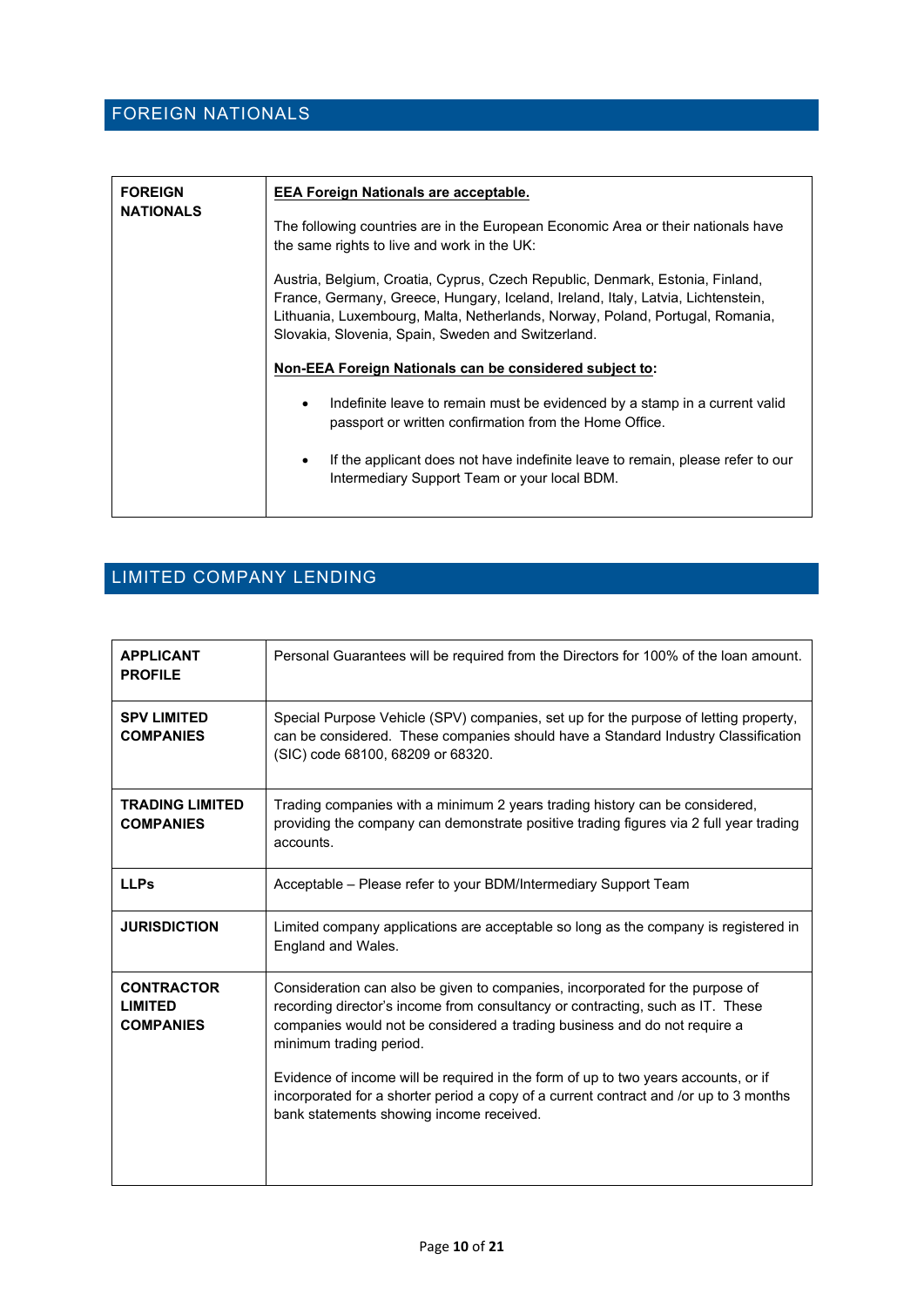| <b>MAXIMUM NUMBER</b><br>OF DIRECTORS      | Up to 4 directors.                                                                                                                                                                        |
|--------------------------------------------|-------------------------------------------------------------------------------------------------------------------------------------------------------------------------------------------|
| <b>SHAREHOLDERS</b>                        | Should a company have a shareholder, with 20% or larger, holding in the company,<br>that is not a director; the shareholder will be subject to credit, fraud and public record<br>checks. |
| <b>LAYERED LIMITED</b><br><b>COMPANIES</b> | Should a company have a shareholder, that is another company, consideration can<br>be given providing both companies have common directors and shareholders.                              |

# <span id="page-10-0"></span>INCOME

| <b>MINIMUM INCOME</b>                      | None unless the applicant is a First-time Landlord (min £25k for one applicant - see<br>above). We always want to see a provable source of income. Please check our<br>brochure on our website. |
|--------------------------------------------|-------------------------------------------------------------------------------------------------------------------------------------------------------------------------------------------------|
| <b>EMPLOYED</b>                            | There is no minimum term of employment.                                                                                                                                                         |
| <b>SELF EMPLOYED</b>                       | There is no minimum term of self-employment. Where a company director owns 20%<br>or more of the company shares, they will be treated as self-employed.                                         |
| <b>TRADING LIMITED</b><br><b>COMPANIES</b> | We require 2 full years trading accounts.                                                                                                                                                       |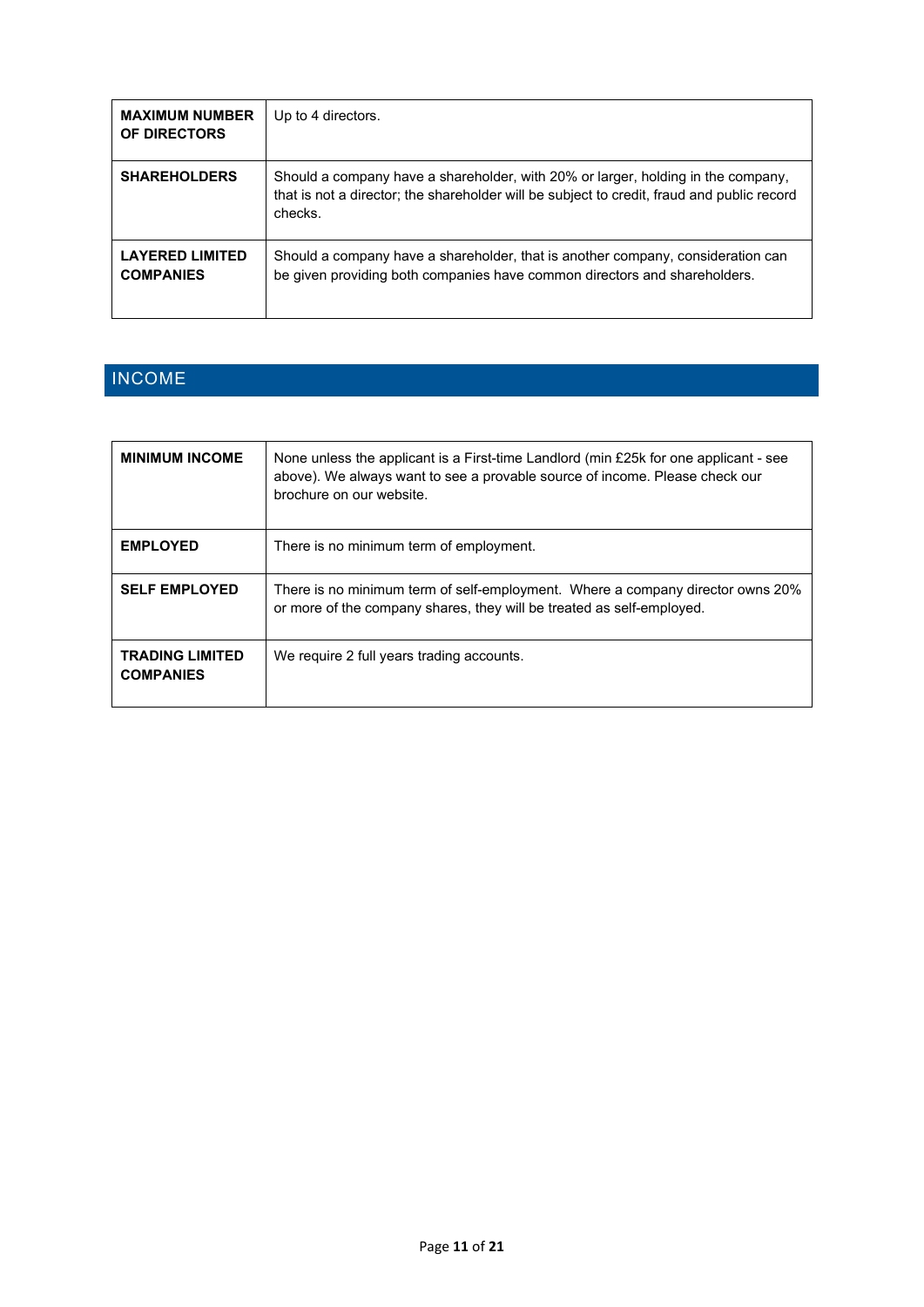#### <span id="page-11-0"></span>DEPOSIT CRITERIA

| <b>GIFTED DEPOSITS</b>                             | 100% gifted deposit accepted from immediate family members:                                                                                                                                                                                                                                                                |
|----------------------------------------------------|----------------------------------------------------------------------------------------------------------------------------------------------------------------------------------------------------------------------------------------------------------------------------------------------------------------------------|
|                                                    | Parents (including step-parents and in-laws)<br>Grandparents<br>$\bullet$<br>Grandchildren<br>Siblings<br>Children<br>Spouses<br>Civil partners<br>Aunts & Uncles<br>Gifted deposits outside of the UK can be considered – Please refer to your<br>BDM/Intermediary Support Team.                                          |
| <b>BUILDER OR GIFTED</b><br><b>DEPOSIT SCHEMES</b> | Builders' or vendor's deposits are acceptable subject to a maximum contribution of<br>5% of the purchase price, providing the valuer has been made aware of any<br>incentives when conducting the valuation.<br>Developer deposits/incentives secured by way of second charge and rental<br>guarantees are not acceptable. |
| <b>DIRECTORS LOANS</b>                             | Acceptable – Subject to underwriting. Please refer to your BDM/Intermediary<br>Support Team if you wish to discuss prior to submission.                                                                                                                                                                                    |

#### <span id="page-11-1"></span>PORTFOLIO LENDING

| <b>DEFINITION</b> | Borrowers with, or looking to acquire, 4 or more mortgaged buy to let properties, will be<br>classed as a portfolio landlord.                                                                                                                                                                                                                                                                                                                                                                                                                                                                                                                                                                                                                                         |
|-------------------|-----------------------------------------------------------------------------------------------------------------------------------------------------------------------------------------------------------------------------------------------------------------------------------------------------------------------------------------------------------------------------------------------------------------------------------------------------------------------------------------------------------------------------------------------------------------------------------------------------------------------------------------------------------------------------------------------------------------------------------------------------------------------|
| <b>ASSESSMENT</b> | Buy to let property portfolio schedule will be required, this will be subject to further<br>analysis, including The Buy to Let Hub or validation checks using Land Registry.<br>Portfolio landlords are acceptable where the mortgage being applied for fits Keystone<br>Property Finance lending policy and:<br>The LTV of the borrower's portfolio (including any unencumbered properties) is<br>$\bullet$<br>no more than 75%<br>The stressed rental coverage (on an interest only basis, stressed at the notional<br>$\bullet$<br>rate, currently 5.5%) of the portfolio, including unencumbered properties, is at<br>least 125%.<br>Loans within the portfolio carrying a stressed rental coverage of less than 100% will be<br>subject to further underwriting. |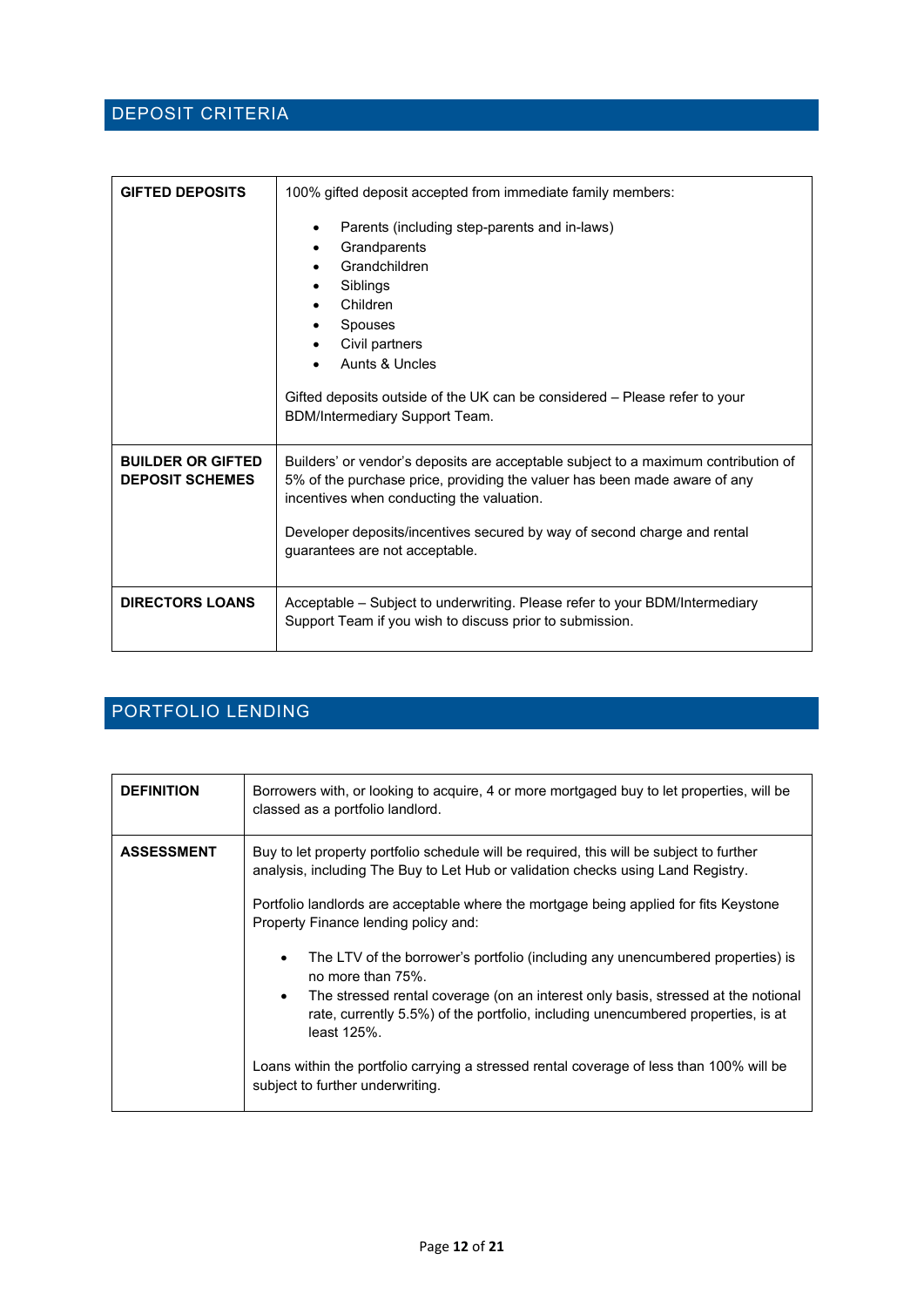#### <span id="page-12-0"></span>AFFORDABILITY

| <b>Applicant type</b>  | Tax payer              | <b>RTI</b> | <b>RTI @ Product</b><br>Pay Rate | <b>RTI @ Notional Rate</b><br>5.5% or product<br>payrate whichever is<br>the higher |
|------------------------|------------------------|------------|----------------------------------|-------------------------------------------------------------------------------------|
| Individual             | <b>Basic Rate</b>      | 125%       | 5 Year Product                   | All products less than 5<br>year fixed.                                             |
| Individual             | <b>Higher Rate</b>     | 145%       | 5 Year Product                   | All products less than 5<br>year fixed.                                             |
| <b>Limited Company</b> | <b>Limited Company</b> | 125%       | 5 Year Product                   | All products less than 5<br>year fixed.                                             |
| $FTL - MUP$            | Individual             | 170%       | 5 Year Product                   | All products less than 5<br>year fixed.                                             |
| $FTL - MUP$            | <b>Limited Company</b> | 150%       | 5 Year Product                   | All products less than 5<br>year fixed.                                             |

#### <span id="page-12-1"></span>PROPERTY CRITERIA

| <b>PROPERTY</b><br><b>LOCATIONS</b>        | Property must be located in England and Wales. (excluding Isle of Man<br>and Isles of Scilly).<br>Landlords of property in Wales must be registered with Rent Smart Wales.<br>Scotland & Northern Ireland are not acceptable.                                                                                                                                                                                                                                 |  |
|--------------------------------------------|---------------------------------------------------------------------------------------------------------------------------------------------------------------------------------------------------------------------------------------------------------------------------------------------------------------------------------------------------------------------------------------------------------------------------------------------------------------|--|
| <b>MINIMUM PROPERTY</b><br><b>VALUE</b>    | £75,000                                                                                                                                                                                                                                                                                                                                                                                                                                                       |  |
| <b>ADJACENT LAND OR</b><br><b>PROPERTY</b> | Properties where a customer separately owns adjacent land or access road,<br>terraced or semi-detached properties can be considered, providing there are clear<br>boundaries and no adverse valuer's comments.<br>Applications where the borrower's main residence adjoins the property or shares<br>access (where the borrower owns both properties) will be considered on a case-by-<br>case basis where both properties are on separate registered titles. |  |
| <b>EPC RATING</b>                          | Minimum rating E.                                                                                                                                                                                                                                                                                                                                                                                                                                             |  |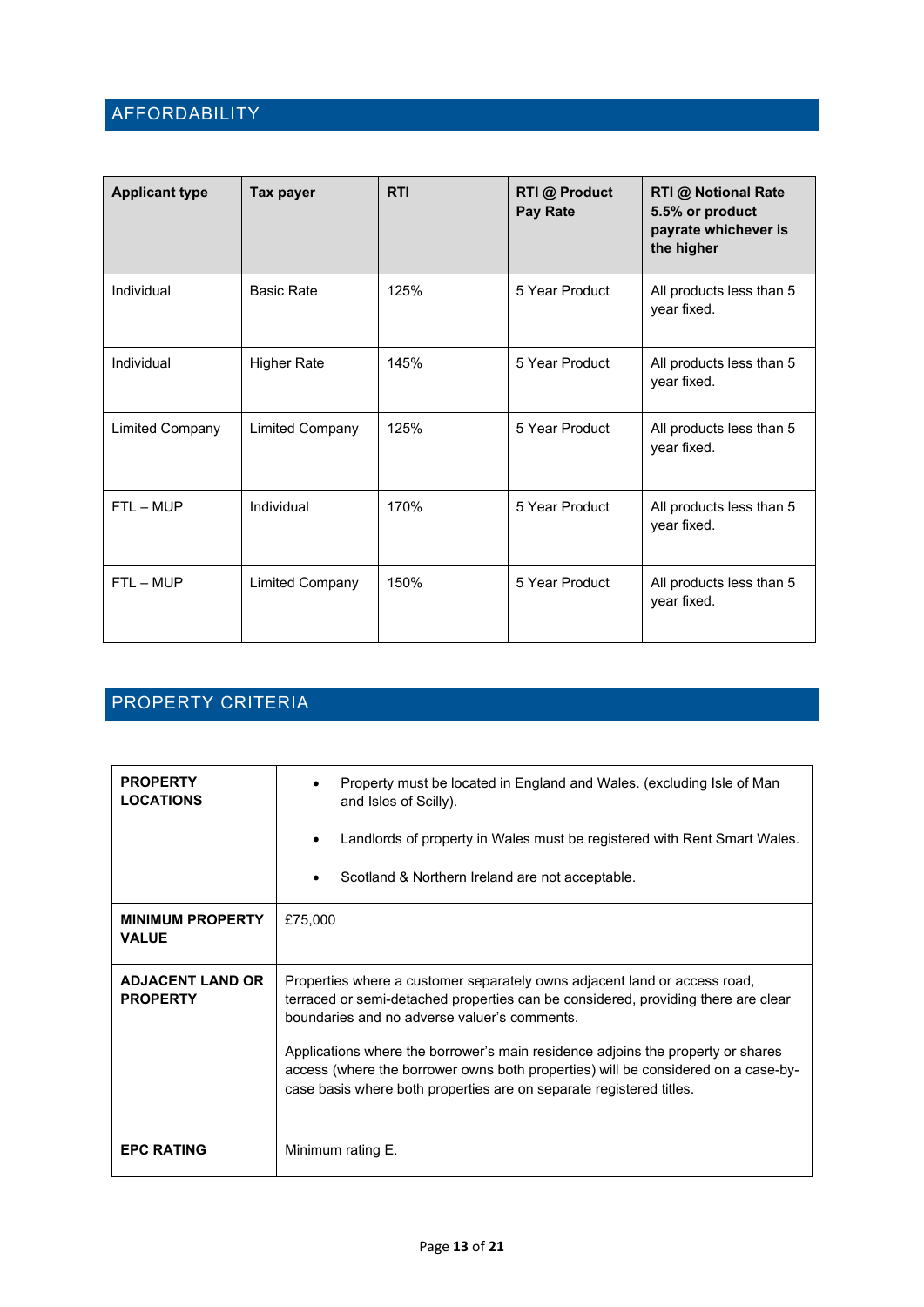| <b>EXPOSURE</b>      | Where there are four or less units in a block / close-proximity, lending can be<br>considered against all four units. Further restrictions apply, please refer to your<br>local BDM or Internal Sales Team if you wish to discuss prior to submission.                                                                                                                                                                                                                                                                                                                                                                                                                                                   |
|----------------------|----------------------------------------------------------------------------------------------------------------------------------------------------------------------------------------------------------------------------------------------------------------------------------------------------------------------------------------------------------------------------------------------------------------------------------------------------------------------------------------------------------------------------------------------------------------------------------------------------------------------------------------------------------------------------------------------------------|
| <b>TENANCY TYPES</b> | A single assured shorthold tenancy ("an AST") for a fixed term of between 6 and 36<br>months is acceptable.<br>Corporate lets not exceeding 5 years are acceptable subject to 75% LTV where the<br>tenant is a major corporation. These will be subject to additional checks on the<br>corporation to ensure its continued sustainability.<br>Local Authority and Housing Association lets not exceeding 5 years are acceptable,<br>subject to 75% LTV and confirmation of the letting arrangements.<br>For Corporate, Local Authority and Housing Association Lets, sight of a signed<br>agreement or copy of the proposed agreement will be required on all cases of this<br>nature for consideration. |

# <span id="page-13-0"></span>PROPERTY TENURE

| <b>COMMONHOLD</b>                                                     | Not acceptable.                                                                                                                                                            |
|-----------------------------------------------------------------------|----------------------------------------------------------------------------------------------------------------------------------------------------------------------------|
| <b>FREEHOLD FLATS &amp;</b><br><b>MAISONETTES</b>                     | Not acceptable.                                                                                                                                                            |
| <b>FREEHOLD HOUSES &amp;</b><br><b>BUNGALOWS</b>                      | Accepted when of standard construction.                                                                                                                                    |
| <b>ASSOCIATED</b><br><b>LEASEHOLD/FREEHOLD</b><br><b>RELATIONSHIP</b> | Where the leasehold and freehold titles are known to be owned by associated<br>parties, these applications can be considered, subject to 65% LTV.                          |
| <b>LEASEHOLD</b><br><b>HOUSES/FLATS</b>                               | Leasehold houses and flats must have an unexpired term of at least 50 years at<br>the end of the mortgage term.                                                            |
| <b>TITLE SPLITS</b>                                                   | Transactions involving title splits, will be considered on their individual merits.<br>Any changes to title required to achieve this must be in place prior to completion. |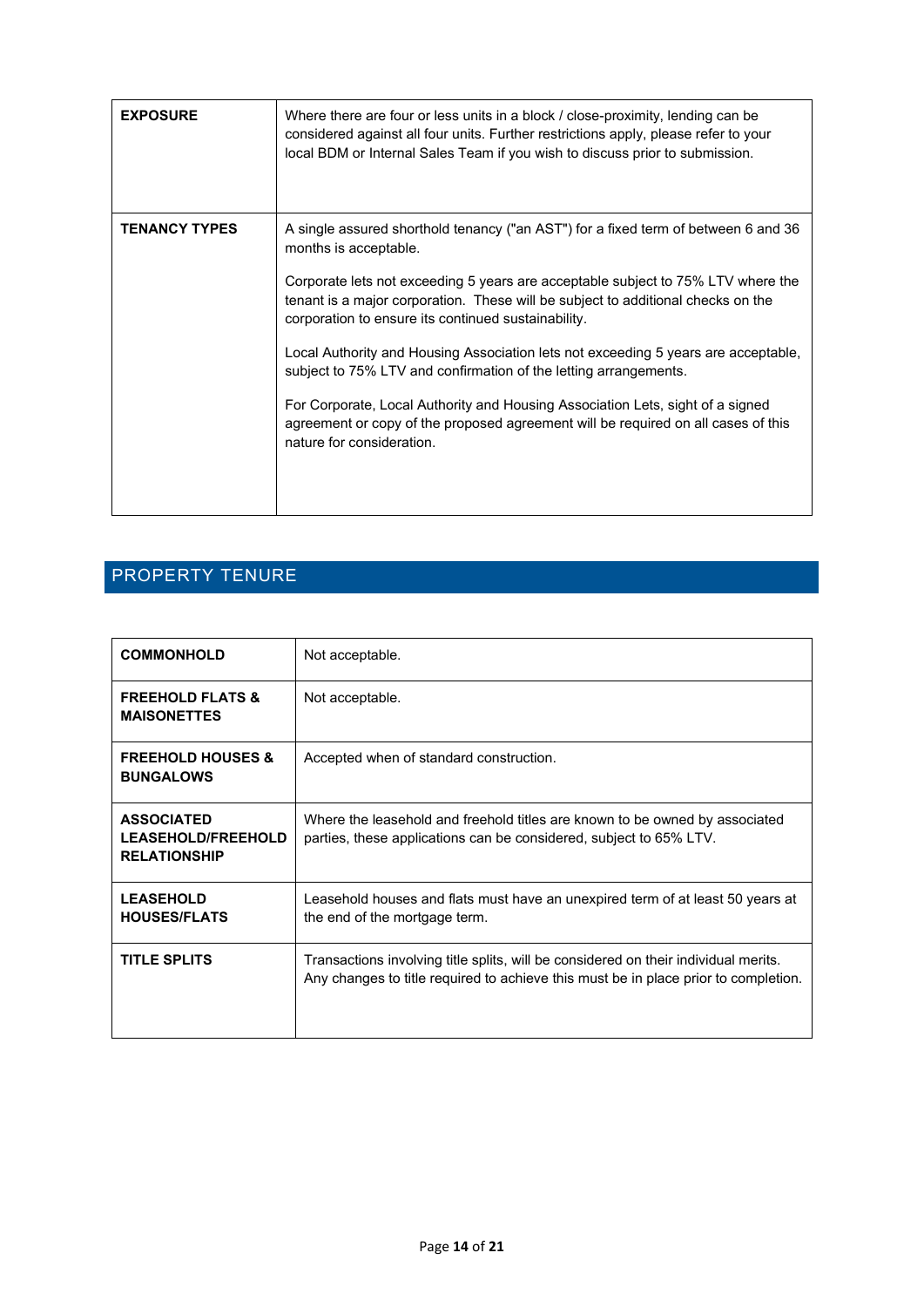#### <span id="page-14-0"></span>GENERAL PROPERTY TYPES

**Subject to the Valuer confirming that the individual property forms suitable security, the following property types are normally acceptable:**

| <b>BASEMENT FLATS</b>                                            | Acceptable where the property is located in London, over 30 square metres and<br>benefits from natural light.                                                                                                                                                                                                                              |
|------------------------------------------------------------------|--------------------------------------------------------------------------------------------------------------------------------------------------------------------------------------------------------------------------------------------------------------------------------------------------------------------------------------------|
| <b>EX LOCAL AUTHORITY</b><br><b>FLATS/MOD</b>                    | Applications where the property is ex-local authority, housing association or ex-<br>MOD flat, can be considered, subject to good marketability, construction type,<br>location and confirmation of a minimum of 50% private ownership within the<br>block. Maximum - 7 storeys.                                                           |
|                                                                  | Flats and maisonettes with deck access will be considered subject to 70% LTV,<br>subject to underwriter's approval and valuer's comments regarding rentability<br>and resaleability.                                                                                                                                                       |
| <b>FLATS OR</b><br><b>MAISONETTES ABOVE</b><br><b>COMMERCIAL</b> | Flats or maisonettes above/adjacent to commercial premises can be<br>considered, subject to the commercial property being unrelated to the applicant.                                                                                                                                                                                      |
| <b>PREMISES</b>                                                  | Properties including new build flats (which include properties to be<br>$\bullet$<br>occupied for the first time) where the subject property is situated less<br>than 3 storeys above or adjacent to the commercial premise where the<br>commercial premises is a food outlet / dry cleaner / public house / mini<br>cab office - 65% LTV. |
|                                                                  | Where the above is situated 3 storeys or more above or adjacent to the<br>$\bullet$<br>above mentioned or above non-food outlet / dry cleaners / Public<br>House / mini cab office - 75% LTV.                                                                                                                                              |
| <b>FLYING FREEHOLD</b>                                           | Elements of flying freehold can be considered, providing the valuer confirms that<br>the element constitutes less than 15% of the total property.                                                                                                                                                                                          |
| <b>NUMBER OF STOREYS</b>                                         | We have no maximum number of storeys but properties with more than 7<br>storeys must have a lift.                                                                                                                                                                                                                                          |
|                                                                  | Ex-local authority properties are restricted to a maximum of 7 storeys.                                                                                                                                                                                                                                                                    |
|                                                                  | New build properties must be 10 storeys or below.                                                                                                                                                                                                                                                                                          |
| <b>LAING EASIFORM</b>                                            | Accepted if constructed after 1966 and property is not a bungalow or a flat.                                                                                                                                                                                                                                                               |
| <b>WIMPEY NO FINES</b>                                           | Accepted if constructed after 1946 and the property is not bungalow or flat.                                                                                                                                                                                                                                                               |
| <b>LOCAL AUTHORITY</b><br><b>BUILT HOUSES</b>                    | Accepted where the valuation indicates good marketability. Please check<br>construction type.                                                                                                                                                                                                                                              |
| <b>MODERN TIMBER</b><br><b>FRAMED</b><br><b>CONSTRUCTION</b>     | Modern timber framed construction, and properties incorporating modern<br>methods of construction components, can be considered subject valuers'<br>comments on rentability and re-saleability.                                                                                                                                            |
|                                                                  | Appropriate warranties must also be in place.                                                                                                                                                                                                                                                                                              |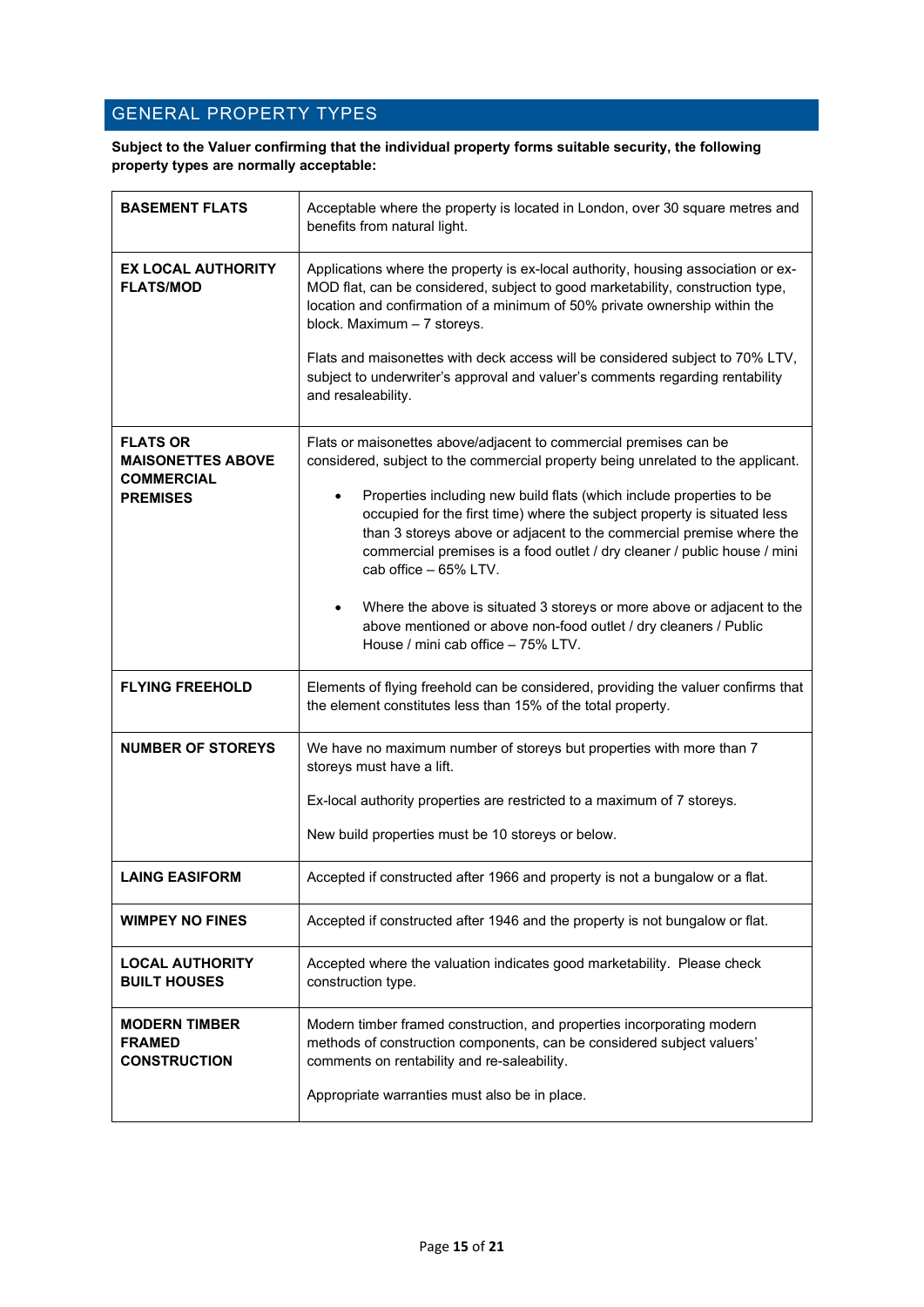| <b>STUDIO FLATS</b> | Acceptable subject to:                                                                                                                               |  |
|---------------------|------------------------------------------------------------------------------------------------------------------------------------------------------|--|
|                     | Being self-contained, with a separate bathroom.<br>$\bullet$<br>Having natural light.<br>$\bullet$<br>Minimum size of 30 square metres.<br>$\bullet$ |  |
| <b>TWO KITCHENS</b> | Considered on a case by case basis, subject to a satisfactory explanation.                                                                           |  |

### <span id="page-15-0"></span>HMO CRITERIA

| <b>APPLICANT PROFILE</b>                                       | The applicant must have owned and let a minimum of one buy to let property for 6<br>months.                                                                                                                                                                                                                                |
|----------------------------------------------------------------|----------------------------------------------------------------------------------------------------------------------------------------------------------------------------------------------------------------------------------------------------------------------------------------------------------------------------|
|                                                                | Available for Limited Company and Individual applications.                                                                                                                                                                                                                                                                 |
| <b>MINIMUM VALUE</b>                                           | £75,000                                                                                                                                                                                                                                                                                                                    |
| <b>MAXIMUM LTV</b>                                             | 75% LTV up to £750,000                                                                                                                                                                                                                                                                                                     |
|                                                                | 70% LTV between £750,001 - £1m                                                                                                                                                                                                                                                                                             |
| <b>LICENSING</b>                                               | A mandatory HMO licence will be required for any property that is or will be rented<br>to five or more people who form more than one household; and the tenants share<br>a toilet, bathroom or kitchen facilities.                                                                                                         |
|                                                                | Local authorities may impose additional or selective licensing requirements<br>dependent on the property. It will be the responsibility of the applicant that the<br>property meets these requirements and holds the appropriate licence.                                                                                  |
|                                                                | If the property is a purchase and/or the first usage as an HMO, an undertaking will<br>be required from the applicant(s) that the applicable licence will be applied for<br>within 30 days of completion of the loan.                                                                                                      |
|                                                                | If the property is a remortgage and is currently an HMO, we require a copy of the<br>HMO licence.                                                                                                                                                                                                                          |
|                                                                | In all cases, solicitors must ensure that all necessary Local Authority building and<br>planning consents have been obtained for any completed alterations to the<br>property. If results of such enquiries reveal that consent has not been obtained,<br>then this must be reported to us in writing prior to completion. |
| <b>MAXIMUM NUMBER OF</b><br><b>BEDROOMS</b>                    | 8                                                                                                                                                                                                                                                                                                                          |
| <b>PROPERTY</b>                                                | Where the HMO contains bedsits or individual flats within the property these will<br>be considered subject to valuers' comments and acceptable HMO licence.                                                                                                                                                                |
| <b>MULTI-LET</b><br><b>PROPERTIES</b><br>(non-licensable HMOs) | Multi-let properties are properties that are let to three or more individuals, but are<br>not subject to HMO, Mandatory, Selective or Additional licencing.<br>Where the property is let with shared tenant facilities, they will be considered as<br>Vanilla properties on standard products.                             |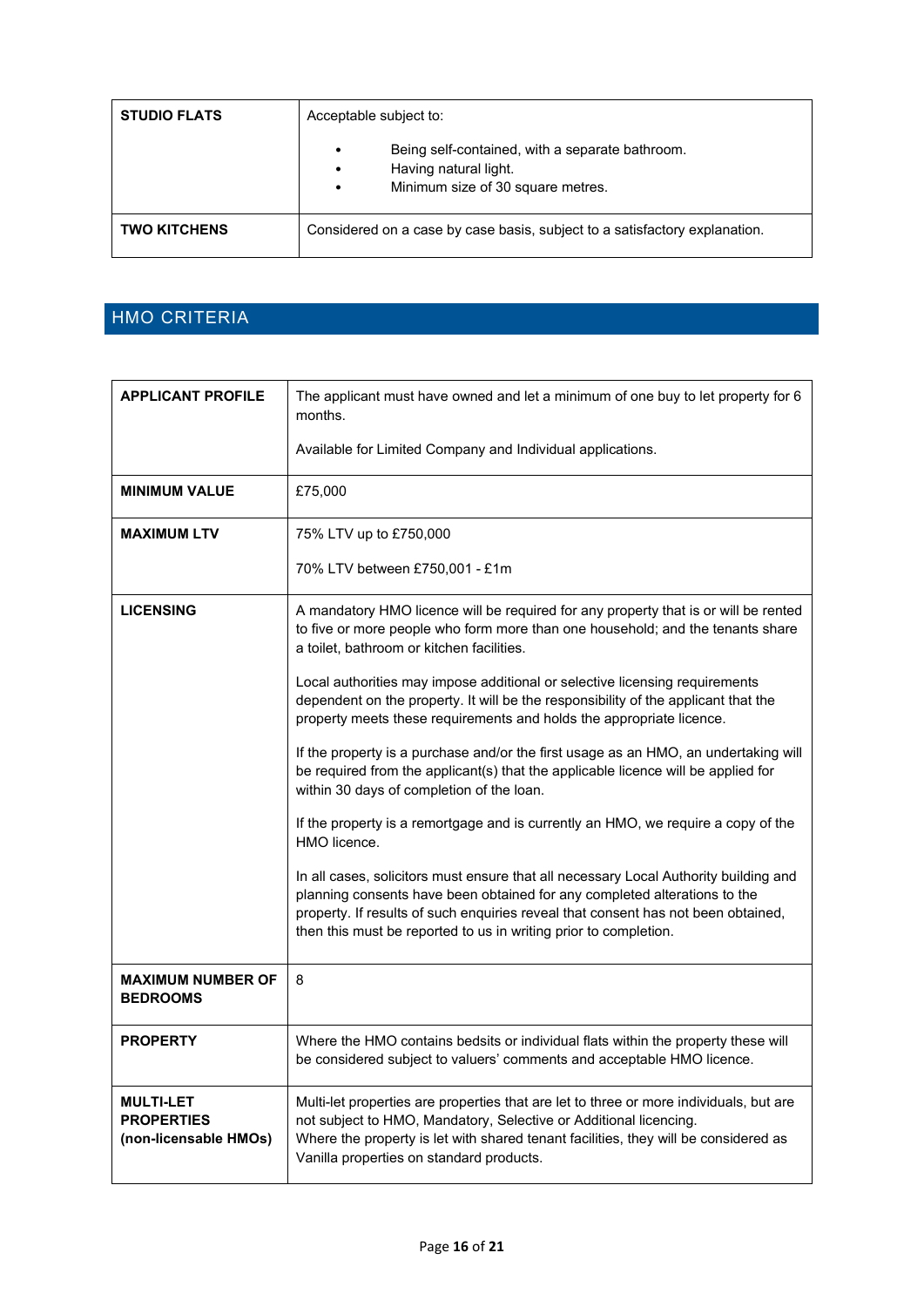### <span id="page-16-0"></span>MULTI-UNIT CRITERIA

| <b>DEFINITION</b>        | A single freehold or leasehold property split into self-contained flats.                                                                                                                                                                                                                                                                                                                                                                                                |
|--------------------------|-------------------------------------------------------------------------------------------------------------------------------------------------------------------------------------------------------------------------------------------------------------------------------------------------------------------------------------------------------------------------------------------------------------------------------------------------------------------------|
| <b>MAXIMUM LTV</b>       | 75% LTV up to £750k<br>70% LTV between £750,001 - £1m                                                                                                                                                                                                                                                                                                                                                                                                                   |
| <b>MINIMUM VALUATION</b> | £75,000                                                                                                                                                                                                                                                                                                                                                                                                                                                                 |
| <b>APPLICANT PROFILE</b> | Applicants must have owned and let a BTL property for the last 6 months.<br>First-time landlords may only apply for MUP's with up to 4 flats at the maximum<br>of £500k.                                                                                                                                                                                                                                                                                                |
| <b>PROPERTY</b>          | The maximum number of self-contained units in one property should<br>not exceed 10.<br>Each flat should be over 30 Sq.m.<br>Leasehold properties must have an unexpired term of at least 125<br>years at application.<br>Properties will not be considered where more than 50% of the units are<br>on long leases.<br>Valuations will be undertaken on the Residential Investment Property<br>$\bullet$<br>Report form and will only be undertaken by Allied Surveyors. |

### <span id="page-16-1"></span>NEW BUILD CRITERIA

| <b>Houses and Flats</b> | All new build houses or flats must be referred to your BDM/ Intermediary support<br>team.                                                                                                                                                                                                            |  |
|-------------------------|------------------------------------------------------------------------------------------------------------------------------------------------------------------------------------------------------------------------------------------------------------------------------------------------------|--|
| <b>MAX LTV</b>          | 65% LTV - New build flats where the subject property is situated less<br>than 3 storeys above or adjacent to the commercial premise where the<br>commercial premises is a food-outlet / dry cleaners / Public House/mini<br>cab office.<br>75% LTV - New build flats.<br>75% LTV - New build houses. |  |
| <b>STOREYS</b>          | Any property over 7 storeys must have a lift.                                                                                                                                                                                                                                                        |  |
|                         | Maximum of 10 storeys in a property.                                                                                                                                                                                                                                                                 |  |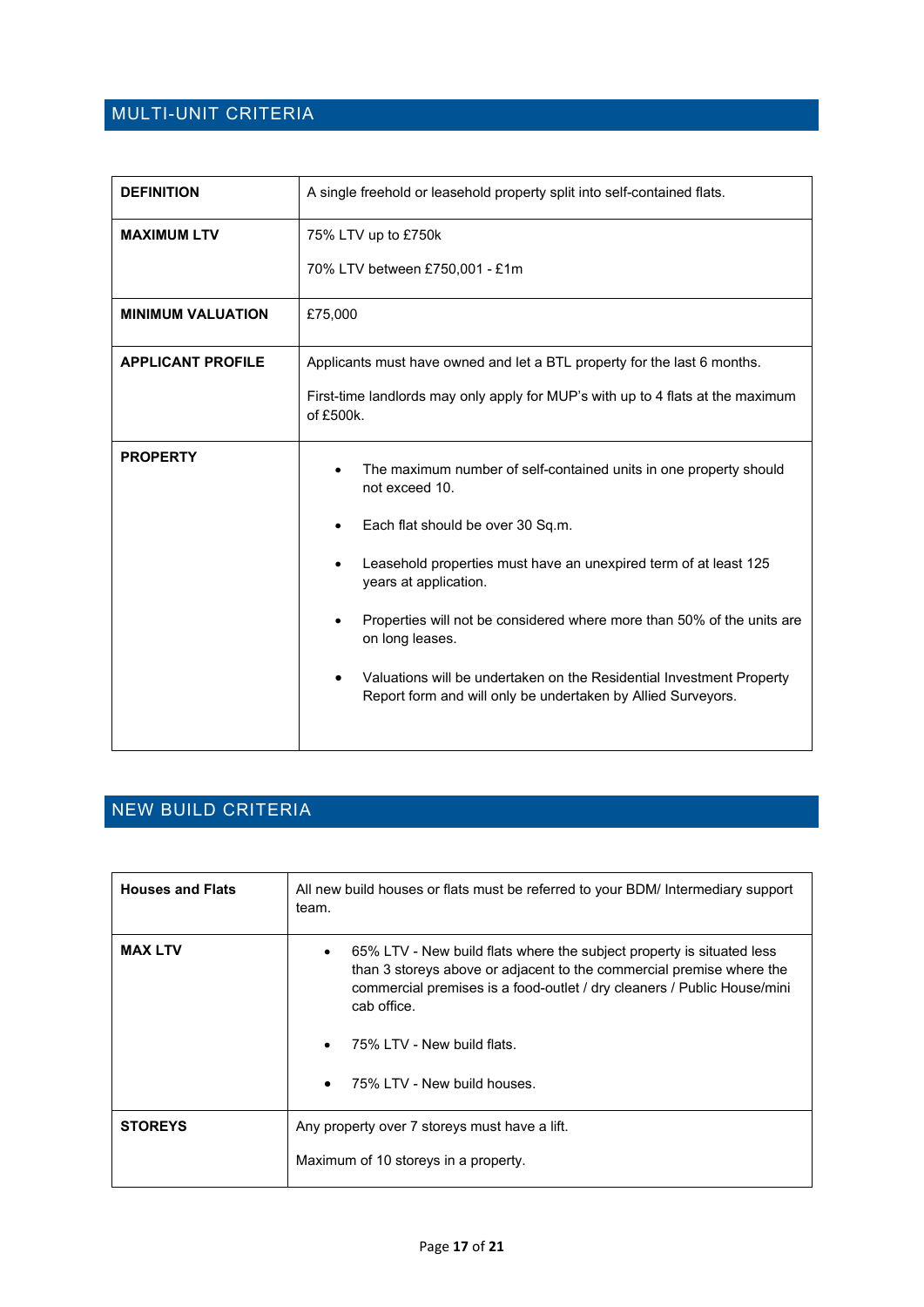| <b>UNACCEPTABLE</b><br><b>APPLICANT TYPE</b> | Ex-pats                                                                                                                                                                                                                                                                                                                                                                                                                           |
|----------------------------------------------|-----------------------------------------------------------------------------------------------------------------------------------------------------------------------------------------------------------------------------------------------------------------------------------------------------------------------------------------------------------------------------------------------------------------------------------|
| <b>WARRANTIES</b>                            | Residential property built within the last ten years must hold: -                                                                                                                                                                                                                                                                                                                                                                 |
|                                              | An acceptable guarantee / certificate from a reputable company.<br>These Include: NHBC certificate, Zurich Municipal Policy, Premier<br>Guarantee, Build Life plans, Build Zone, Castle 10 (Checkmate),<br>Local Authority Building Control, Build Assure, Aedis, One Guarantee<br>ICW (International Construction Warranty Assure Build Ltd,<br>International Construction Warranties, Advantage Home Construction<br>Insurance. |
|                                              | Any other new home warranty schemes will be considered on their<br>merits.                                                                                                                                                                                                                                                                                                                                                        |
|                                              | An Architects Certificate or Professional Consultant's Certificate<br>(PCC) on very small developments which states the property was<br>built under the supervision of a person belonging to one of the<br>following: -                                                                                                                                                                                                           |
|                                              | Fellow or member of the Royal Institution of Chartered Surveyors<br>(FRICS or MRICS)                                                                                                                                                                                                                                                                                                                                              |
|                                              | Fellow or member of the Institution of Structural Engineers<br>(F.I.Struct.E or M.I.Struct.E)                                                                                                                                                                                                                                                                                                                                     |
|                                              | Fellow or member of the Chartered Institute of Building (FCIOB or<br>MCIOB)                                                                                                                                                                                                                                                                                                                                                       |
|                                              | Fellow or member of the Architecture and Surveying Institute (FASI<br>or MASI)                                                                                                                                                                                                                                                                                                                                                    |
|                                              | Fellow or member of the Chartered Association of Building Engineers<br>(C.Build E MCABE and C.Build E FCABE)                                                                                                                                                                                                                                                                                                                      |
|                                              | Member of the Chartered Institute of Architectural Technologists<br>(formally British Institute of Architectural Technologists) (MCIAT)                                                                                                                                                                                                                                                                                           |
|                                              | An architect registered with the Architects Registration Board (ARB).<br>An architect must be registered with the Architects Registration<br>Board, even if they are also a member of another institution, for<br>example the Royal Institute of British Architects (RIBA)                                                                                                                                                        |
|                                              | Fellow or member of the Institution of Civil Engineers (FICE or<br>MICE). The professional will need to sign a Professional Consultant's<br>Certificate, in the form set out on the UK Finance/CML website.                                                                                                                                                                                                                       |
|                                              | In addition to the above qualifications, at the time the certificate of<br>practical completion is issued, the consultant must have professional<br>indemnity insurance in force for each claim for the greater of:                                                                                                                                                                                                               |
|                                              | The value of the property once completed<br>$\circ$<br>£250,000 if employed directly by the borrower<br>$\circ$<br>In any other case, £500,000<br>$\circ$                                                                                                                                                                                                                                                                         |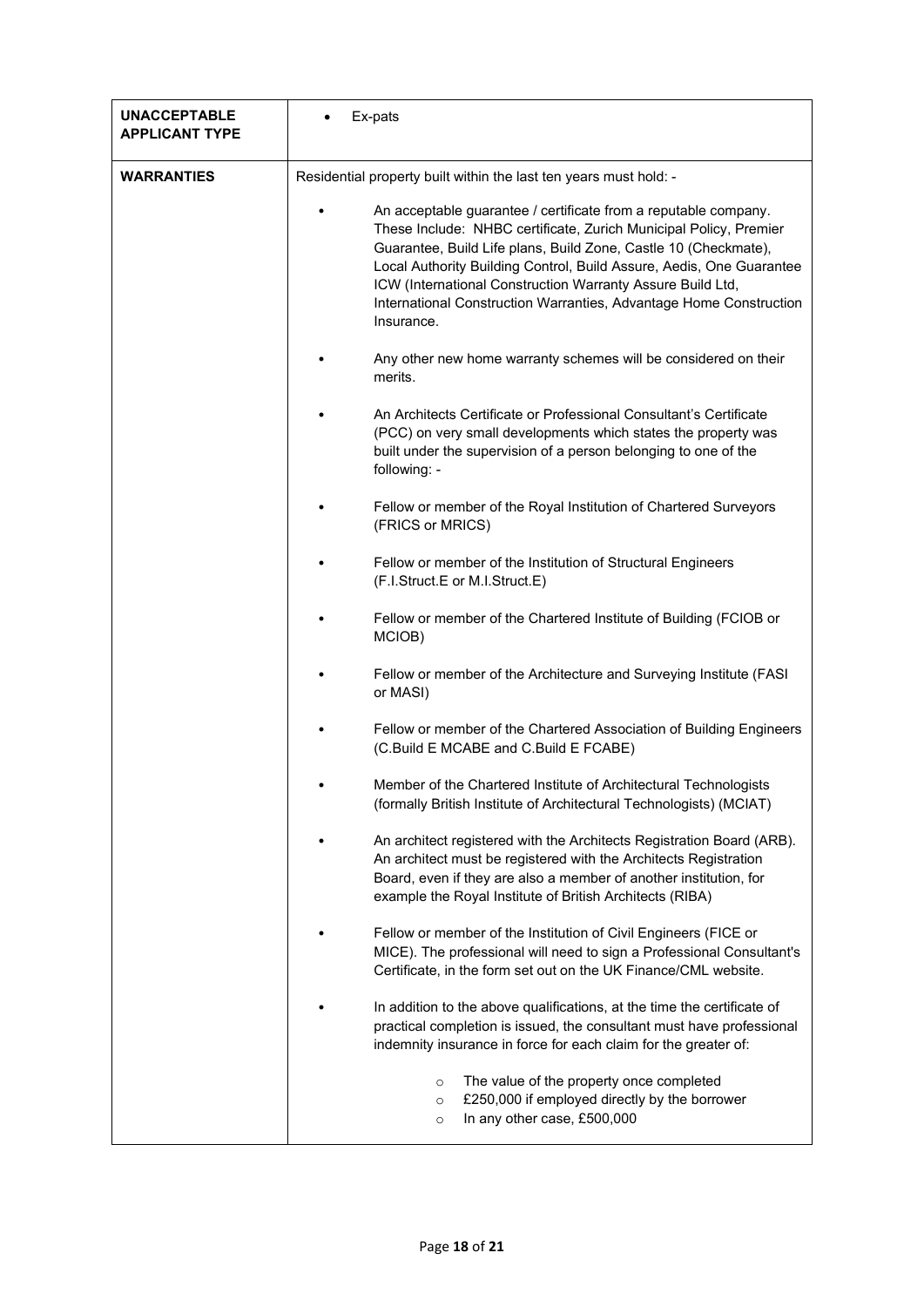### <span id="page-18-0"></span>SPECIALIST REPORTS

| <b>CAVITY WALL TIE</b>                       | Report to be obtained from a Structural Engineer, qualified Building<br>Surveyor or a reputable specialist company experienced in wall tie<br>replacement.                                                                                                                                                                                                                          |
|----------------------------------------------|-------------------------------------------------------------------------------------------------------------------------------------------------------------------------------------------------------------------------------------------------------------------------------------------------------------------------------------------------------------------------------------|
| <b>ELECTRICAL INSTALLATION</b>               | Report to be obtained by a National Inspection Council for Electrical<br>Installation Contractors or a NAPIT approved contractor.                                                                                                                                                                                                                                                   |
| <b>GAS INSTALLATION</b>                      | Must be produced by a Gas Safe registered contractor.                                                                                                                                                                                                                                                                                                                               |
| <b>JAPANESE KNOTWEED</b>                     | If Japanese Knotweed is present within the boundary of the property or<br>neighbouring properties, the valuation report will confirm which of four<br>categories applies.                                                                                                                                                                                                           |
|                                              | • If category 1 applies no report or action is required unless<br>recommended by the valuer.                                                                                                                                                                                                                                                                                        |
|                                              | . If category 2 applies each case will be reviewed on its<br>individual merits, taking into account the valuers' advice.                                                                                                                                                                                                                                                            |
|                                              | • If category 3 or 4 applies a full report and detailed treatment<br>plan will need to be carried out by an appropriately qualified<br>person.                                                                                                                                                                                                                                      |
|                                              | When treatment is required it must be carried out by a member of the<br>Property Care Association, backed by a minimum 10-year insurance<br>guarantee programme, and a full retention made until the first part of the<br>treatment programme has been undertaken. The guarantee must be<br>property specific and transferable to subsequent owners and mortgagee in<br>possession. |
|                                              | It is possible that the valuer may feel that the presence of Japanese<br>Knotweed on the property or neighbouring land (e.g. very close to the<br>boundary) may present such a threat that the subject property should be<br>declined as a suitable mortgage security. If this is the case the application<br>would be declined.                                                    |
| <b>STRUCTURAL ENGINEER</b><br><b>REPORTS</b> | Properties evidenced by the valuation report as having actual or potential<br>structural movement will be declined, unless a borrower-funded Structural<br>Engineer's or Structural Surveyor's report confirms the movement is non-<br>progressive or unlikely to preclude saleability.                                                                                             |
|                                              | Alternatively, if the valuer advises within their report, that the movement is<br>long standing and non-progressive, no further action will be required.                                                                                                                                                                                                                            |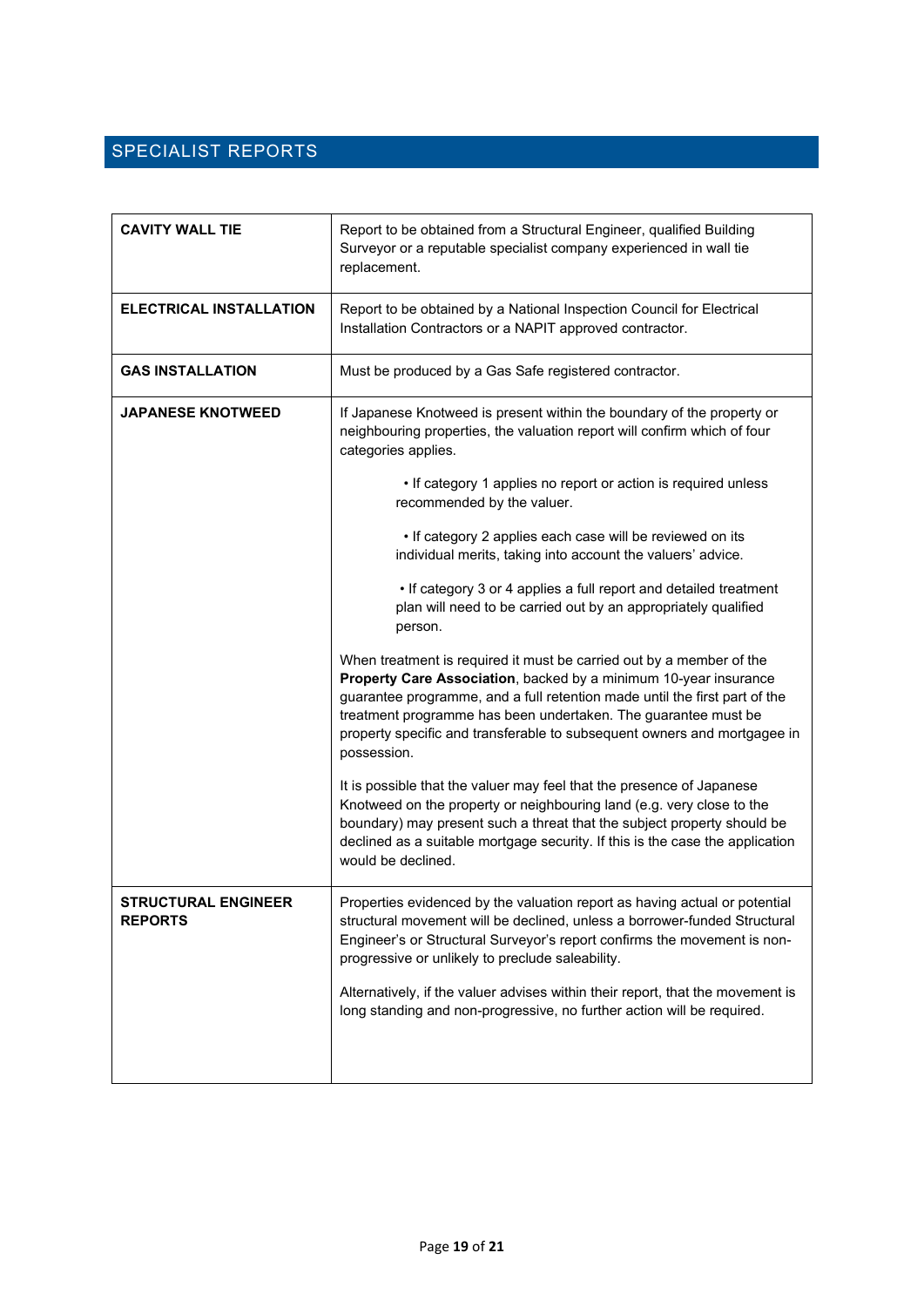| <b>DAMP &amp; TIMBER</b> | Timber and Damp: Dry rot, wet rot, infestation by wood-boring insects.<br>Report to be obtained from one of the following:                                 |
|--------------------------|------------------------------------------------------------------------------------------------------------------------------------------------------------|
|                          | Property Care Association (PCA)<br>٠<br>Wood Protection Association (formerly BWPDA)<br>٠<br>Safeguard (Europe) Ltd<br>٠<br>Sovereign<br>٠<br>Wykamol<br>٠ |
| <b>TREES</b>             | Report to be obtained from a consultant/contractor approved by the<br>Arboricultural Association, NCH ARB, Dip ArB.                                        |